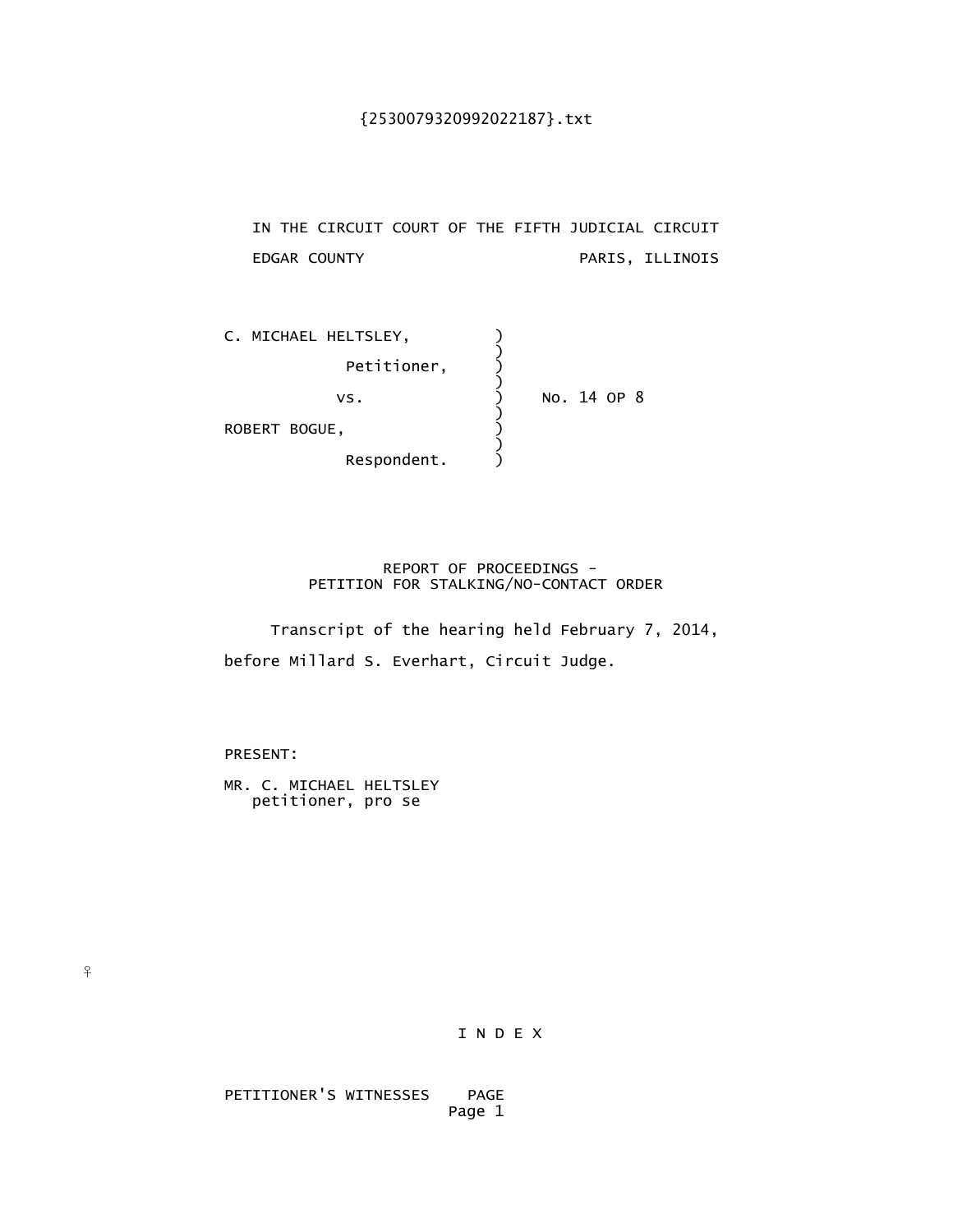| C. MICHAEL HELTSLEY   |    |
|-----------------------|----|
| <b>BEN JENNESS</b>    | 10 |
| KARL FARNHAM, JR.     | 13 |
| <b>DEBRA HELTSLEY</b> | 18 |

RULING OF THE COURT 22

 $\, \hat{+}$ 



 1 2

 3 4

 5 6

 7 8 9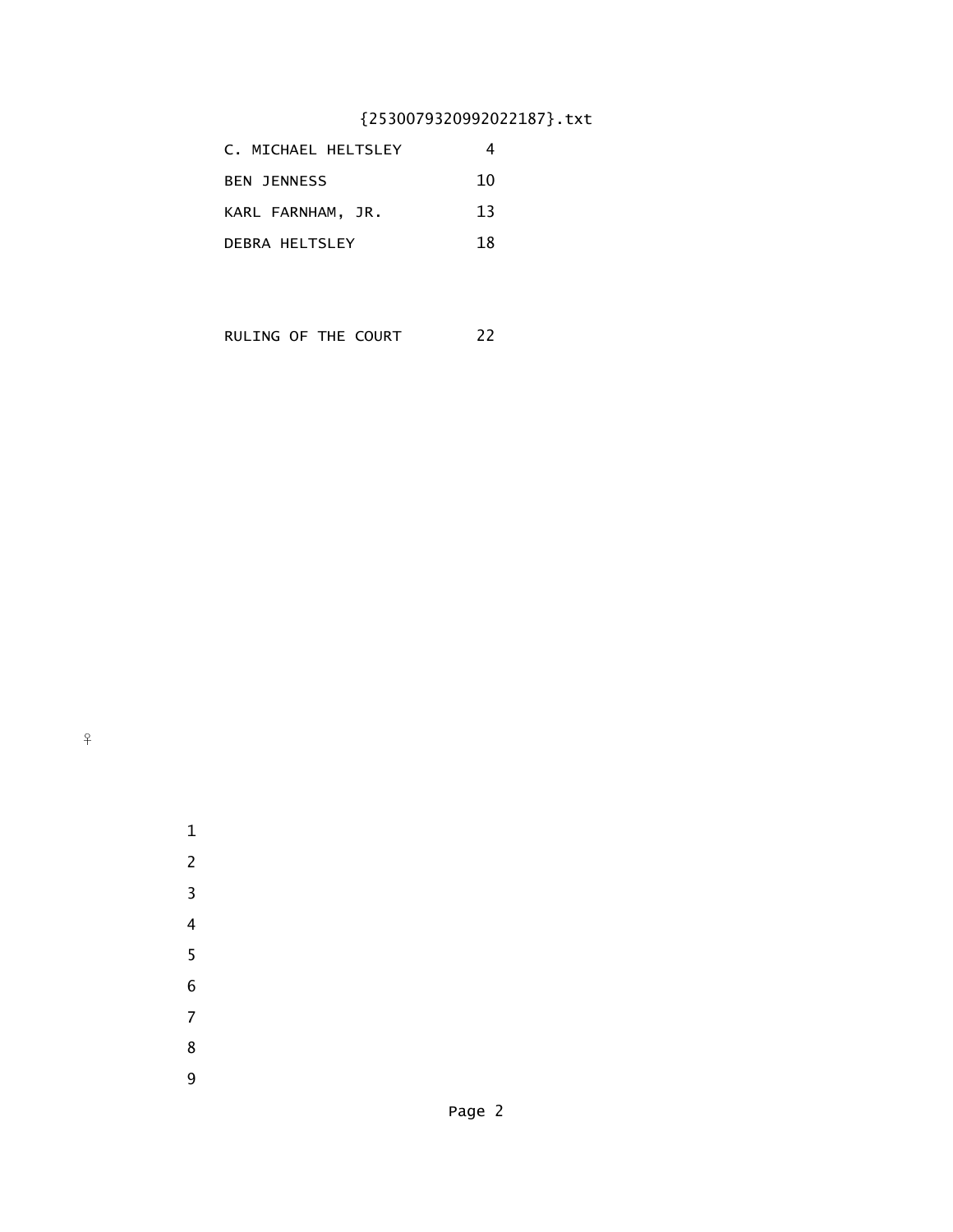- 10
- 11
- 12
- 13
- 14
- 15
- 16
- 17
- 
- 18
- 19
- 20
- 21
- 22
- 23

3

24

| $\mathbf{1}$ | (Court convened at 2:30 p.m.)                           |
|--------------|---------------------------------------------------------|
| 2            | THE COURT: We're here in Edgar County case 14 OP 8,     |
| 3            | C. Michael -- is it Hellsley?                           |
| 4            | MR. HELTSLEY: Heltsley.                                 |
| 5            | THE COURT: Heltsley. Okay. You printed some             |
| 6            | things that I didn't quite $-$ couldn't quite read. And |
| 7            | that's not unusual. I do the same thing, and my         |
| 8            | handwriting and printing isn't always the best. I may   |
| 9            | ask you about some of these things as we go along here, |
| 10           | some words that I can't pick out.                       |
| 11           | All right. C. Michael Heltsley is petitioner.           |
|              |                                                         |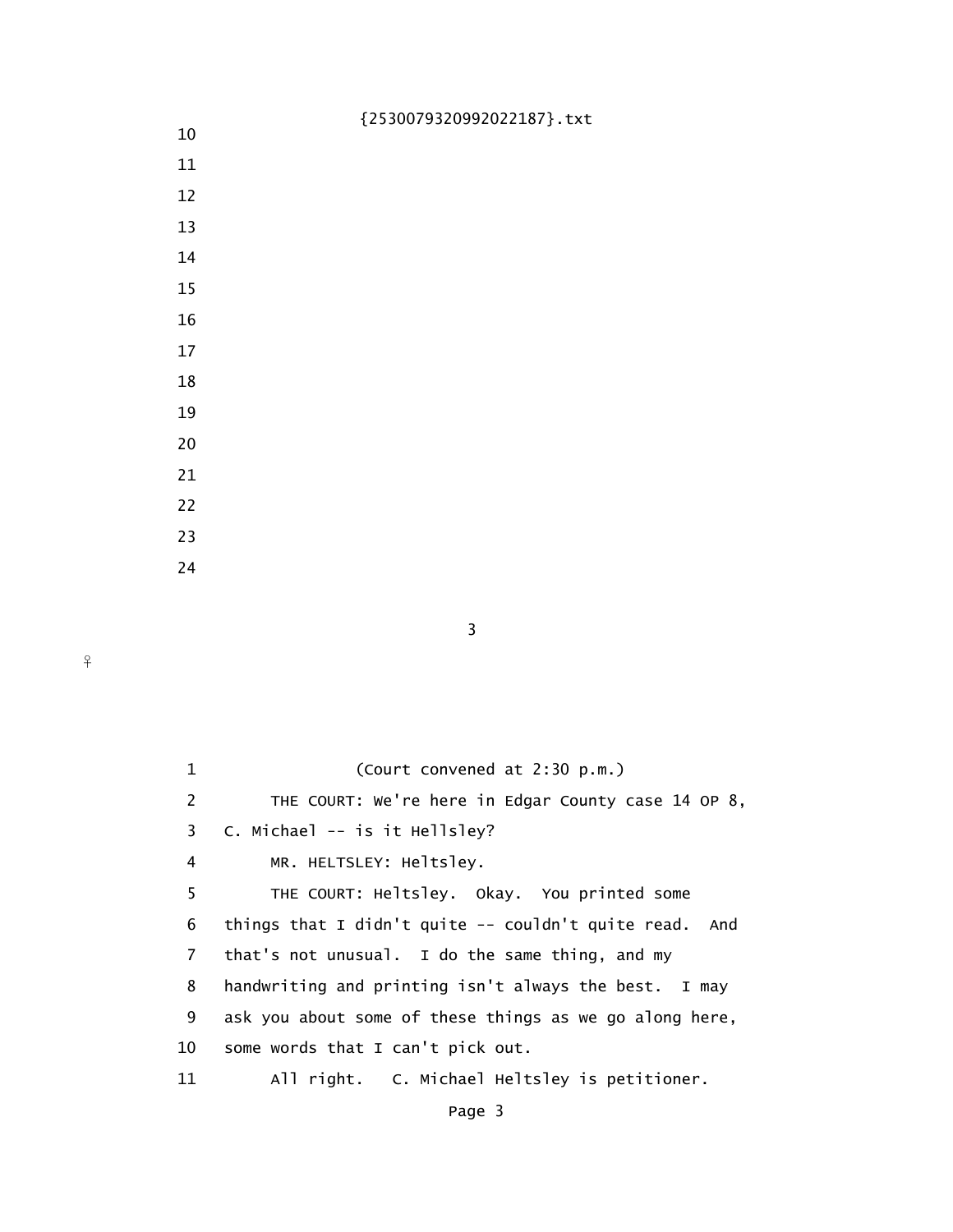12 Debra A. Heltsley is a protected person noted on this 13 petition. Robert -- is it Bogue? 14 MR. HELTSLEY: Bogue. 15 THE COURT: -- Bogue, B-o-g-u-e, is the respondent. 16 Is Mr. Bogue here today? He's not here. All right. 17 Mr. Heltsley, you filed this verified petition for 18 stalking/no-contact order. You filed that yesterday, 19 and we're handling it on an emergency basis today. 20 I'm Judge Everhart, a Fifth Judicial Circuit 21 circuit judge, and I'm here to hear this matter today. 22 Do you have any witnesses you wish to call, sir? 23 MR. HELTSLEY: Well, I've got a number of witnesses. 24 Yes, sir.

2

 1 THE COURT: Okay. I will hear -- and I presume you 2 want to testify; is that correct? 3 MR. HELTSLEY: Yes, sir. Whatever is convenient for 4 you. 5 THE COURT: Well, I'm not going to tell you how to 6 direct your case. You're going to tell me who's going 7 to testify, and I'll swear them in and hear their 8 testimony. And I presume you want to testify. I'll 9 swear you in and hear you. So you tell me how you wish 10 to proceed. 11 MR. HELTSLEY: I'd like for Karl Farnham, Jr., to 12 testify, and I would like for Ben Jenness to testify, 13 and I would like for my wife to testify. 14 THE COURT: All right. And your wife's name is 15 Debra? Page 4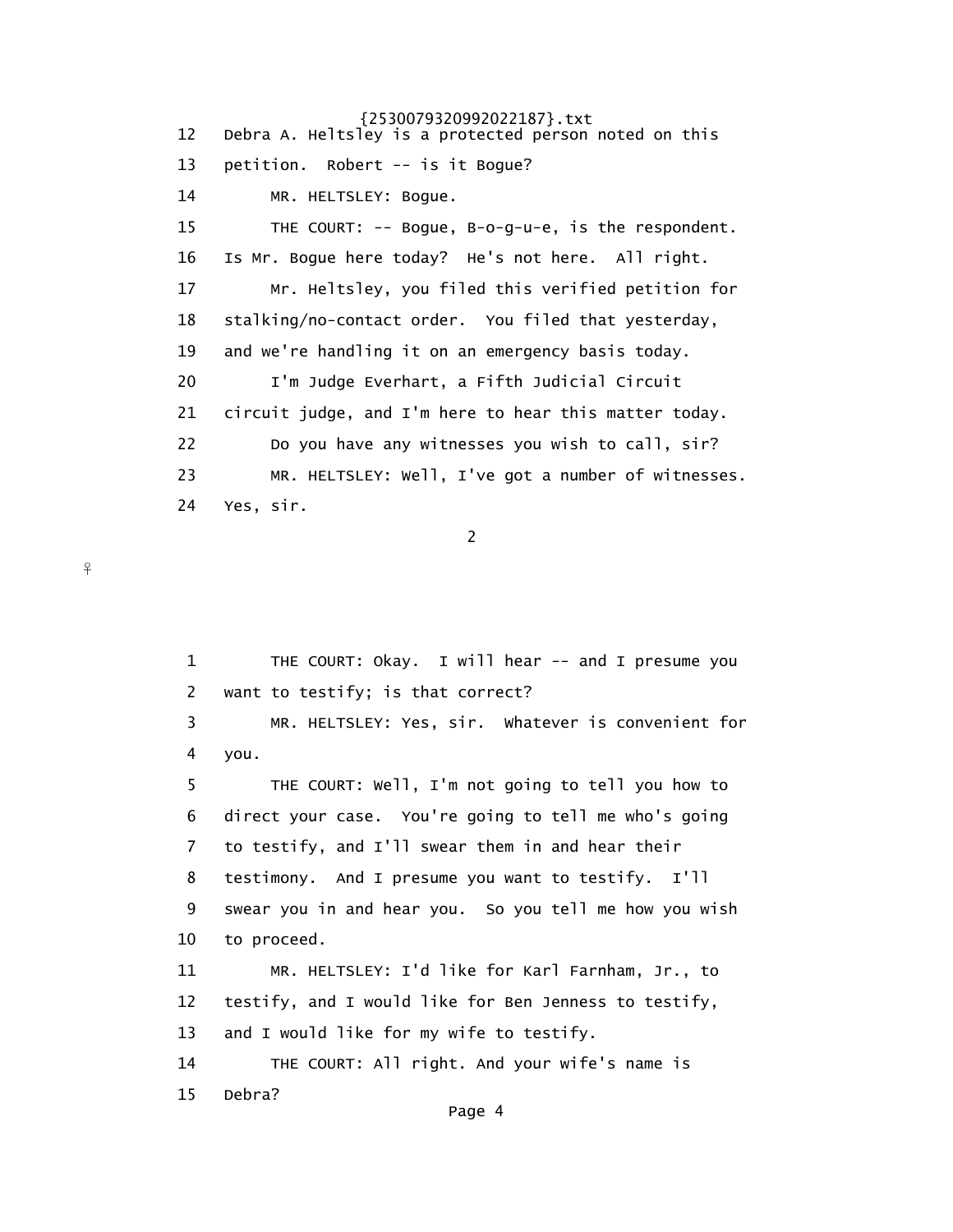16 MR. HELTSLEY: Debra. 17 THE COURT: And you're testifying? 18 MR. HELTSLEY: Yes. 19 THE COURT: All right. 20 Do you wish to testify first? 21 MR. HELTSLEY: Yes.

22 THE COURT: All right. Please stand and raise your

- 23 right hand.
- 

24 (witness sworn)

3

| 1  | C. MICHAEL HELTSLEY,                                     |
|----|----------------------------------------------------------|
| 2  | called as a witness on his own behalf, being duly sworn, |
| 3  | was examined and testified as follows:                   |
| 4  | EXAMINATION                                              |
| 5  | BY THE COURT:                                            |
| 6  | Would you state your name, please.<br>Q                  |
| 7  | C. Michael Heltsley.<br>A                                |
| 8  | And you're the petitioner in this verified<br>Q          |
| 9  | petition for stalking/no-contact order; is that correct? |
| 10 | Yes, sir.<br>A                                           |
| 11 | All right. The protected person is identified<br>Q       |
| 12 | as your wife, Debra Heltsley?                            |
| 13 | Yes.<br>A                                                |
| 14 | And the respondent is Robert Bogue, B-o-g-u-e.<br>Q      |
| 15 | Is that accurate?                                        |
| 16 | Yes, sir.<br>$\mathsf{A}$                                |
| 17 | All right. Mr. Heltsley, you filed this<br>Q             |
|    |                                                          |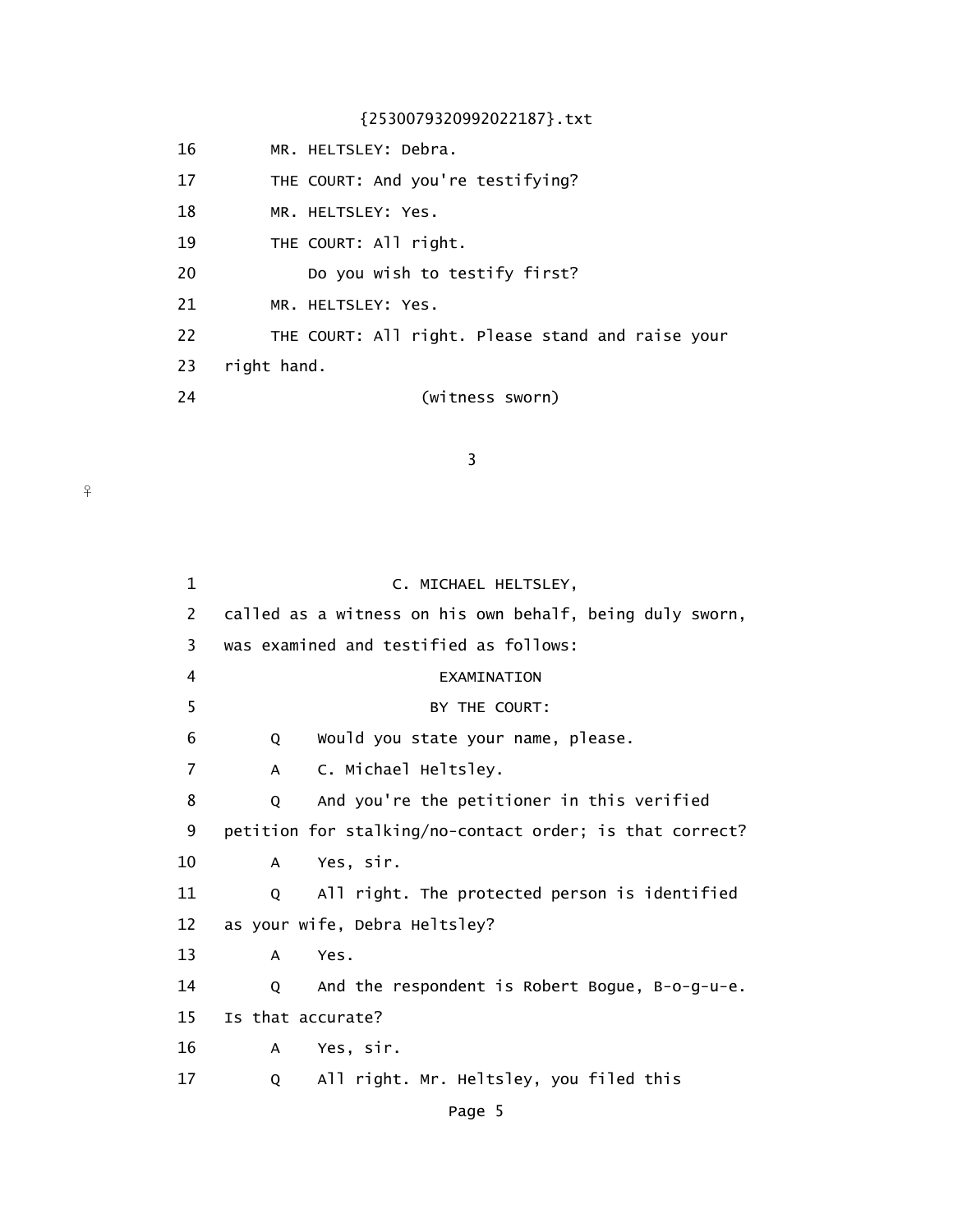18 petition yesterday. I'm going -- and you prepared a 19 document indicating what transpired which you believe 20 constitutes a valid petition for stalking/no-contact 21 order. I'm going to ask you what you wish to address by 22 way of the occurrence that you have identified in your 23 petition. What has occurred that caused you to file 24 this petition, sir?

4

 $\frac{9}{5}$ 

1 A Well, twice Mr. Bogue has -- during a county 2 board meeting, Mr. Bogue has got up out of his chair and 3 approached me personally. The first time, I believe, 4 was in November at a -- what we call a study session, 5 which is an organized meeting of the board. 6 Q Are you a member of the board, sir? 7 A Yes, sir, I am. 8 Q And is that the Paris -- I'm sorry -- Edgar 9 County? 10 A Edgar County. 11 Q Is Mr. Bogue a member of the Edgar County 12 Board? 13 A No, sir. He is not. 14 Q He was attending a board meeting? 15 A Yes, sir. 16 Q All right. You said the first incident was 17 November. What happened? 18 A Mr. Bogue was sitting in the room. And I'm 19 not exactly sure what it was, but I said something, and 20 I asked a question. Page 6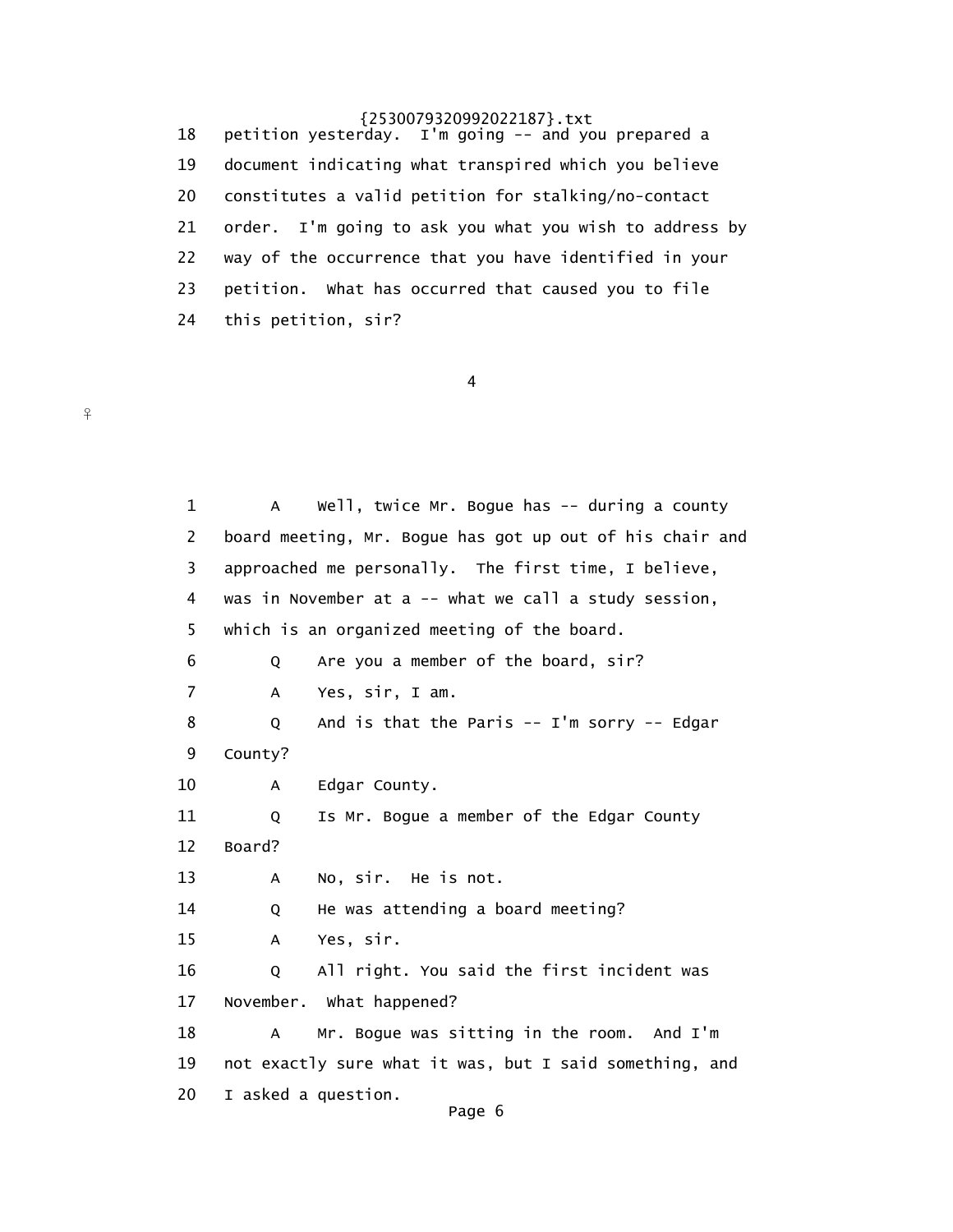21 And he told me, "Do not point your finger at 22 me." 23 And I said, "I'll point my finger at anybody I 24 want."

 $\sim$  5

 $\overline{f}$ 

| $\mathbf 1$    |                | And he got up out of his chair and approached            |
|----------------|----------------|----------------------------------------------------------|
| 2              |                | me at the conference table.                              |
| 3              | Q              | Okay, now, wait a minute. You were at a                  |
| 4              |                | conference table with other board members.               |
| 5              | A              | Uh-huh.                                                  |
| 6              | Q              | You said something.                                      |
| $\overline{7}$ | A              | Uh-huh.                                                  |
| 8              | Q              | And then Mr. Bogue said, "Do not point your              |
| 9              | finger at me." |                                                          |
| 10             | A              | Uh-huh.                                                  |
| 11             | Q              | Did you point your finger at him?                        |
| 12             | A              | I think I did, yes.                                      |
| 13             | Q              | And then his response was, "Do not point the             |
| 14             | finger."       |                                                          |
| 15             | A              | "Do not point your finger at me."                        |
| 16             | Q              | And then your response was, "I can point my              |
| 17             |                | finger if I want to." I'm not trying to restate it.      |
| 18             |                | I'm just trying to understand what happened.             |
| 19             | A              | And then he got up and approached me. And one            |
| 20             |                | of the other board members told him to sit down and calm |
| 21             |                | down, and he went back and set back down. And there was  |
| 22             |                | some more conversation. I couldn't quote what it was,    |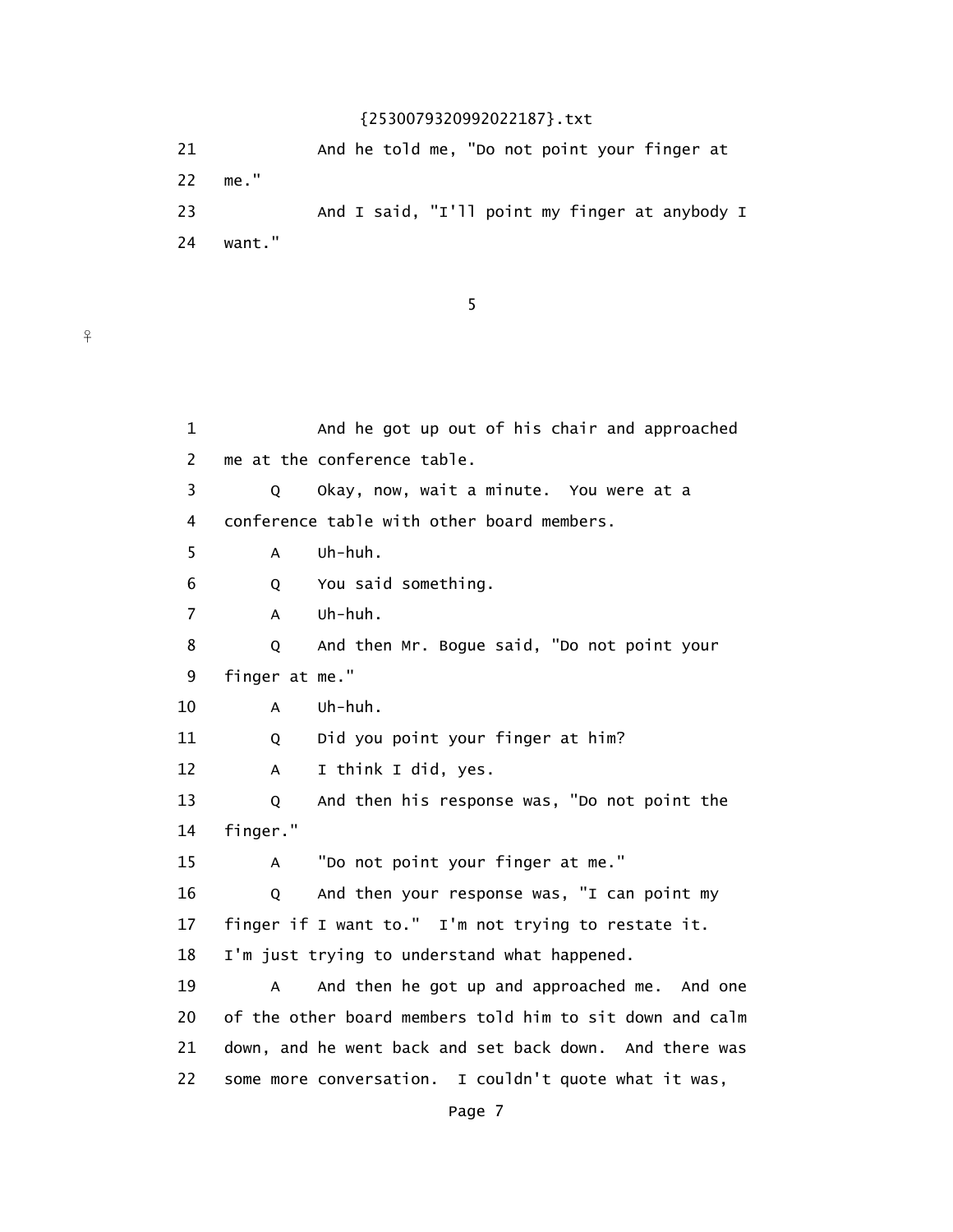- 23 but back and forth between me and him and maybe some of
	- 24 the other board members.

 $\frac{9}{1}$ 

 $\sim$  6

 1 And then, as soon as we broke, I left. I was 2 upset enough that I didn't want to be -- I didn't want 3 him to continue antagonizing me in the board. 4 Q How did he continue to antagonize you after 5 that first episode? 6 A Just staring at me and looking at me. 7 Q So he just stared at you, didn't say anything? 8 A Uh-huh. 9 Q Is that a "yes"? I'm sorry. 10 A Yes. Yes. 11 Q I'm sorry. Go ahead, sir. 12 A And then the second incident was -- 13 Q That was the end of the first incident? 14 A Yes. 15 Q All right. Tell me about the second incident. 16 A The second incident was -- I believe it was -- 17 it was a week ago from last Monday. We were in a 18 board -- in the same room, in a study session where I 19 believe all the board members were there. And we were 20 discussing airport issues, which Mr. Bogue is very much 21 involved in. 22 And I turned around and asked him if -- when he 23 would have his airplanes out of the hangar. We're 24 anticipating making some changes in our rental things at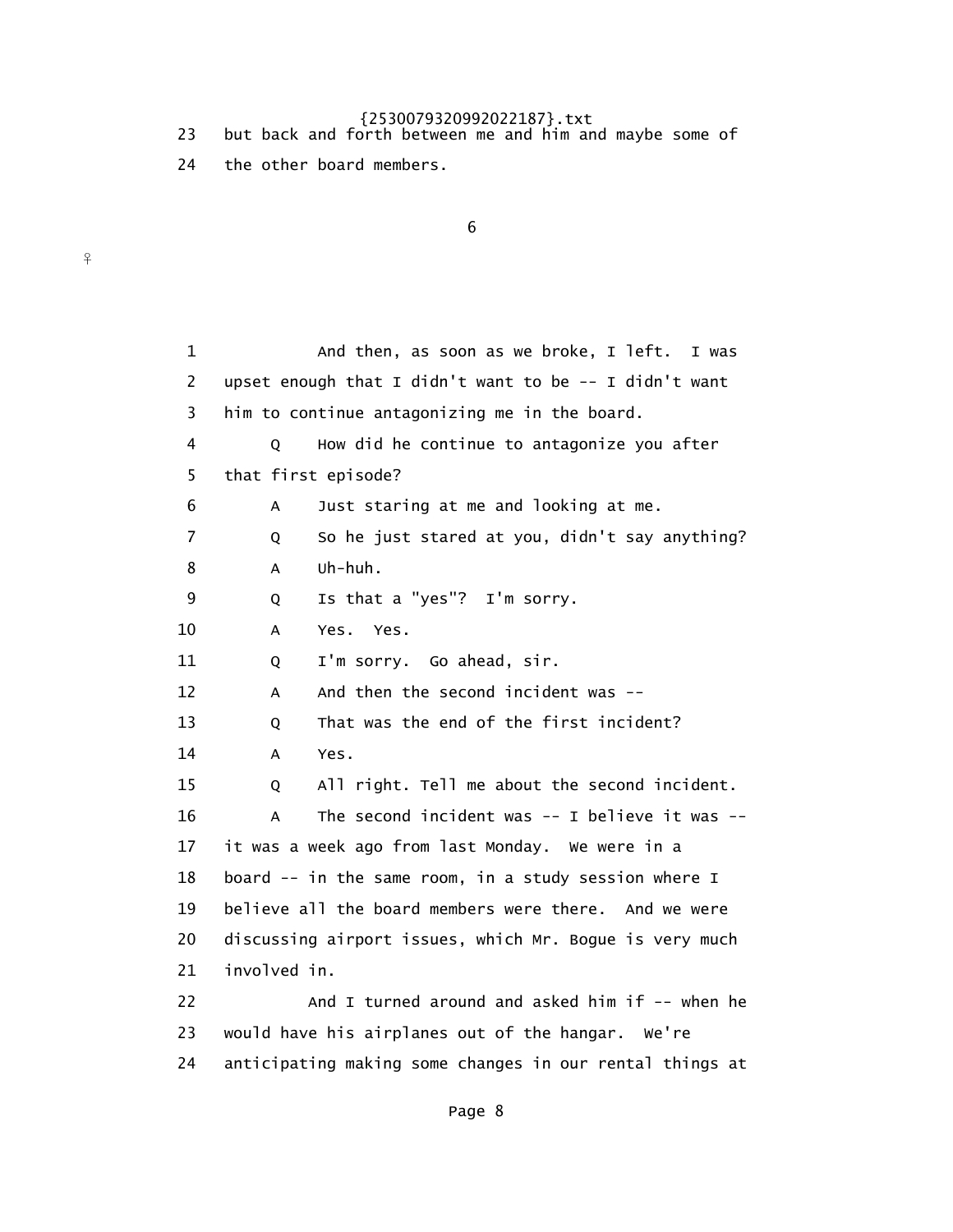7

 1 the hangar. And he said it was none of my business. 2 And I said, "Well, I'm an elected official in 3 the county board, and it is my business." 4 And then he jumped up, and he came walking over 5 and got right -- his nose was an inch from mine -- and 6 started spitting when he was talking and called me 7 several names and uttered several expletives. 8 And I told him to sit down. And he said he 9 didn't have to do anything; he could do whatever he 10 wanted; and he didn't have to sit down and he didn't 11 have to shut up. 12 So we went round and round. I told him to sit 13 down, be still. And another guy in the room jumped up 14 and, I felt like, came over to defend Mr. Bogue. And I 15 don't think I ever got out of my chair. I just set 16 there. 17 1 I felt -- you know, at that time I didn't 18 know -- there's no searching of anybody or there's no 19 security in there at all. There was no deputy. There 20 was nobody there at that meeting. We had -- 21 O Just like today in this courtroom. 22 A Exactly. 23 Q All right. Go ahead. 24 A And we -- we were, I felt, very much like -- I

8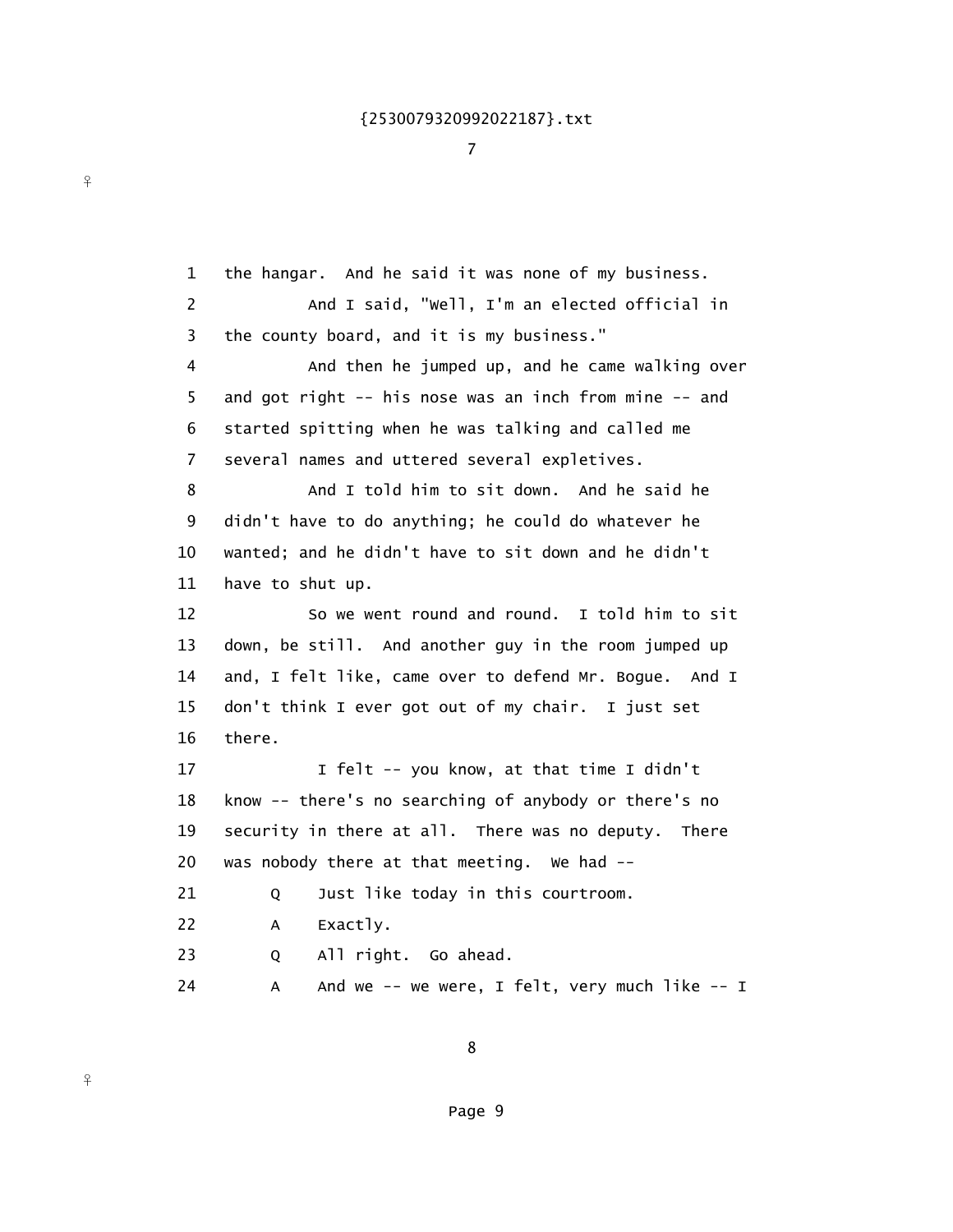1 thought he was going to hit me. I didn't know if he, 2 you know -- I think he's very unstable. And I think 3 eventually it's going to come to the point where he's 4 going to try to do physical harm to me or my wife or 5 other board members. 6 Q Okay. Anything else, sir? 7 A Well, I can add that I've been in law 8 enforcement a good number of years. I'm not now. But I 9 think I've been trained pretty well to spot people that 10 have issues like that and how to handle people with 11 issues like that. And I honestly believe that this guy 12 is just an accident waiting to happen. 13 Q Anything else, sir? 14 A No, sir. 15 THE COURT: Thank you, sir. You may step down. You 16 may call your next witness. 17 MR. HELTSLEY: Ben Jenness. 18 THE COURT: All right. Ben Jenness. You'll have to 19 help me with your last name. Spell it. 20 MR. JENNESS: J-e-n-n-e-s-s. 21 THE COURT: All right. Mr. Jenness, raise your 22 right hand, sir. 23 (witness sworn) 24 THE COURT: Mr. Heltsley, you may ask questions.

9

 1 BEN JENNESS, Page 10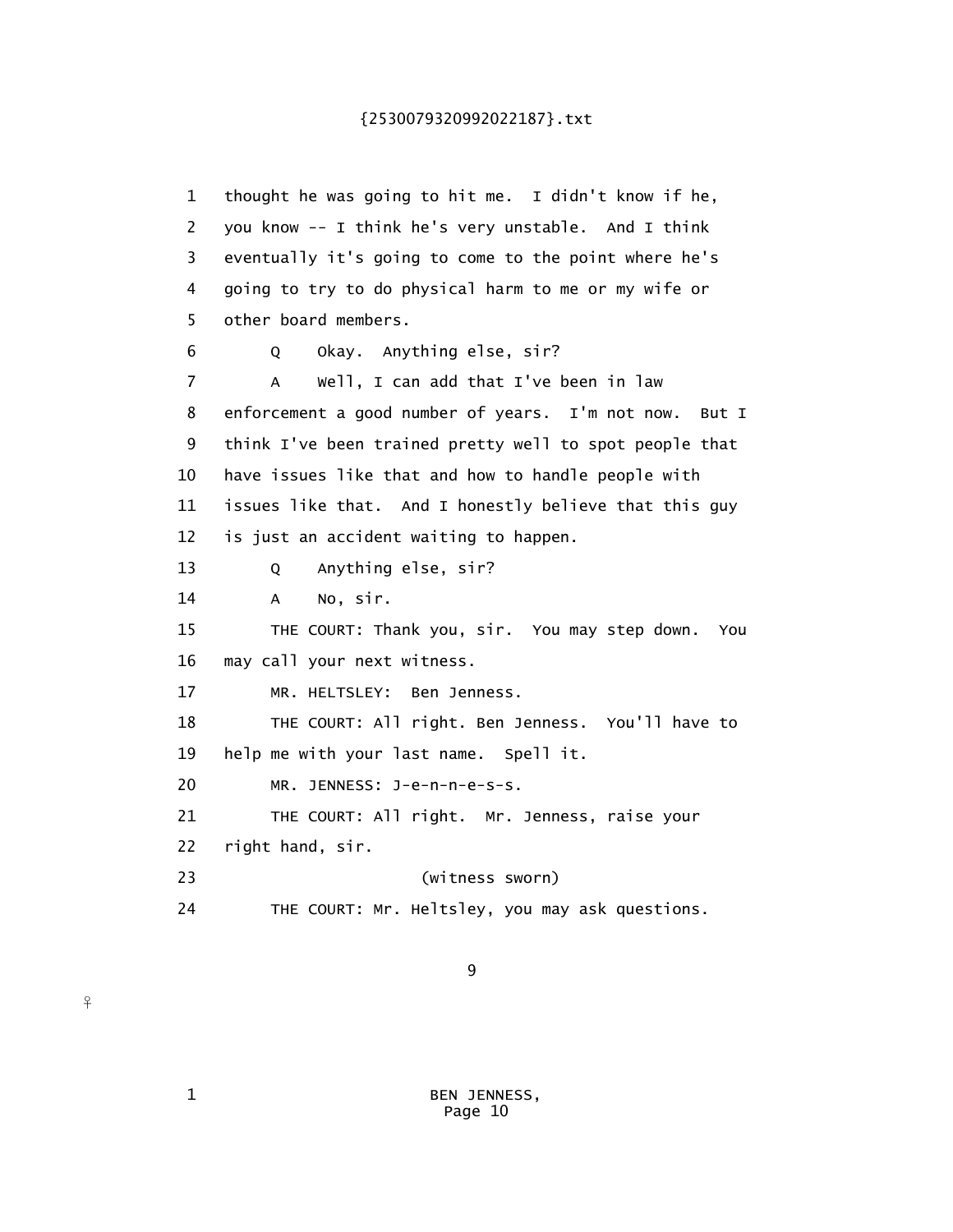2 called as a witness on behalf of petitioner, being duly 3 sworn, was examined and testified as follows: 4 DIRECT EXAMINATION 5 BY MR. HELTSLEY: 6 Q Mr. Jenness, are you the chairman of the Edgar 7 County Board? 8 A Yes, I am. 9 Q And were you present in the altercation that I 10 described earlier? 11 A Yes, I was. 12 THE COURT: Which one did you describe? Are you 13 referring to the November or the one that happened after 14 November? 15 MR. HELTSLEY: The November one. 16 THE COURT: Thank you. 17 Q The first one. 18 A Yes. 19 Q Okay. What can you tell me that happened? 20 What did you see at that particular time? Do you 21 remember? 22 A What you said. There was a question asked. 23 And I don't remember what -- I'm sure it was about the 24 airport or something, but there was something. And you

10

 $\frac{9}{1}$ 

 1 asked a question to Mr. Bogue and pointed your finger, I 2 guess. Anyway, that's what transpired. And he 3 was -- got upset and got up and -- and confronted you.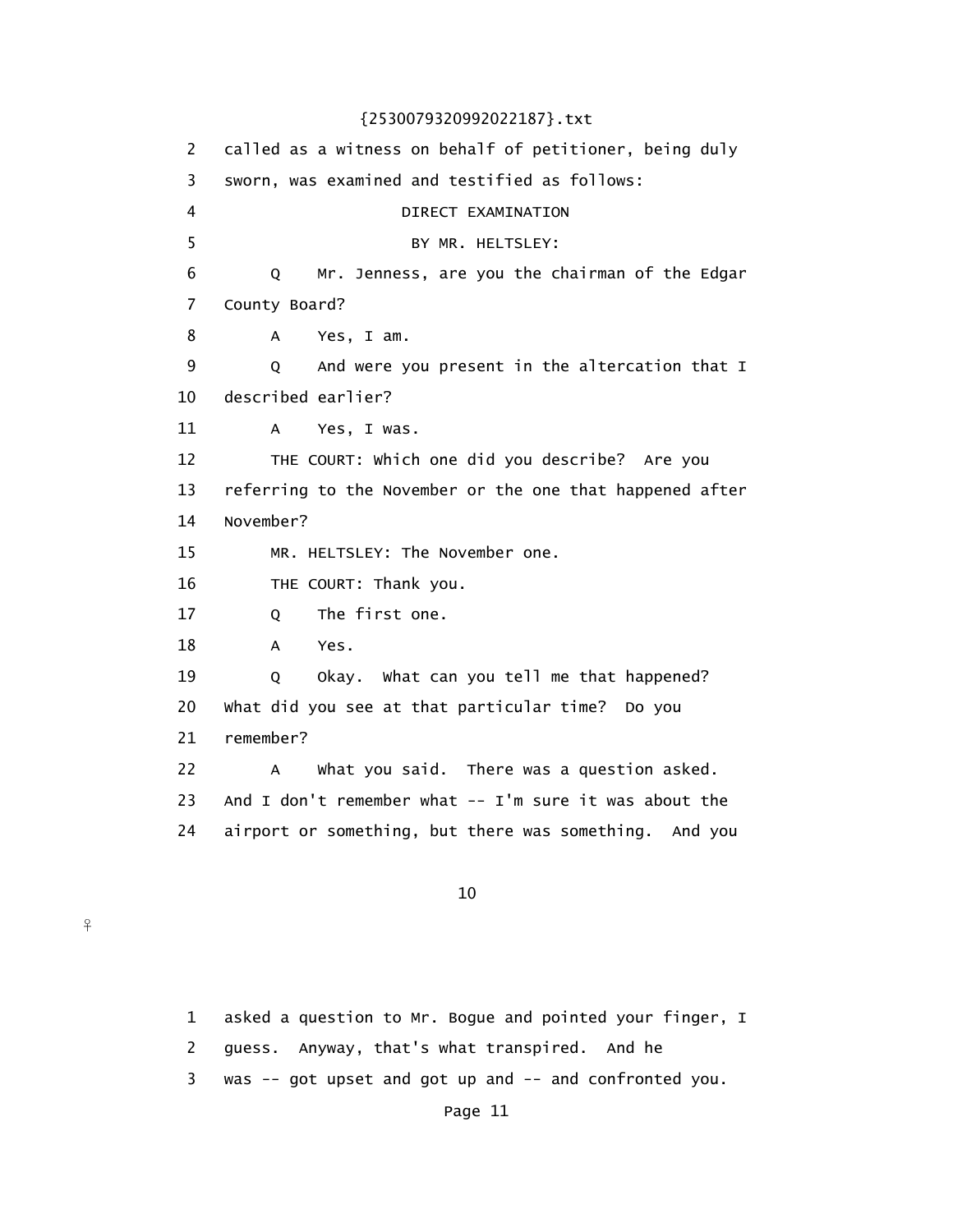4 Q And did I -- did I do anything violent, or did 5 I -- did I do anything that would have provoked him to 6 get up and come over? Did you see an issue where I 7 would have been aggressive towards him at that time? 8 A No, I did not. 9 Q Okay. On the second time, which was a week 10 ago from Monday, did -- could you tell us what you saw 11 then? 12 A Well, like you said in your testimony, you 13 asked him -- actually, we were discussing -- as you go 14 around the room, I think it was. Karl's chairman. Karl 15 Farnham's chairman of the airport committee. And we go 16 around the room and whatever they've got in their 17 committees. And it was his -- his speaking. And we was 18 talking about the possible leasing of the airport main 19 hangar. 20 And Mike asked Mr. Bogue if -- if he knew when 21 they was going to be out of that hangar, because we need 22 it. Anyway, that's when he said, "It's none of your 23 business." 24 And Mike started to say, "Yes, it is my

11

 $\frac{9}{1}$ 

 1 business as a county board member and because of what 2 we're doing." And that's when Mr. Bogue got up and went 3 over and cussed him out, and then. . . 4 Q How close would you say Mr. Bogue was to me 5 when he came over? 6 A Well, he was right in your face. Page 12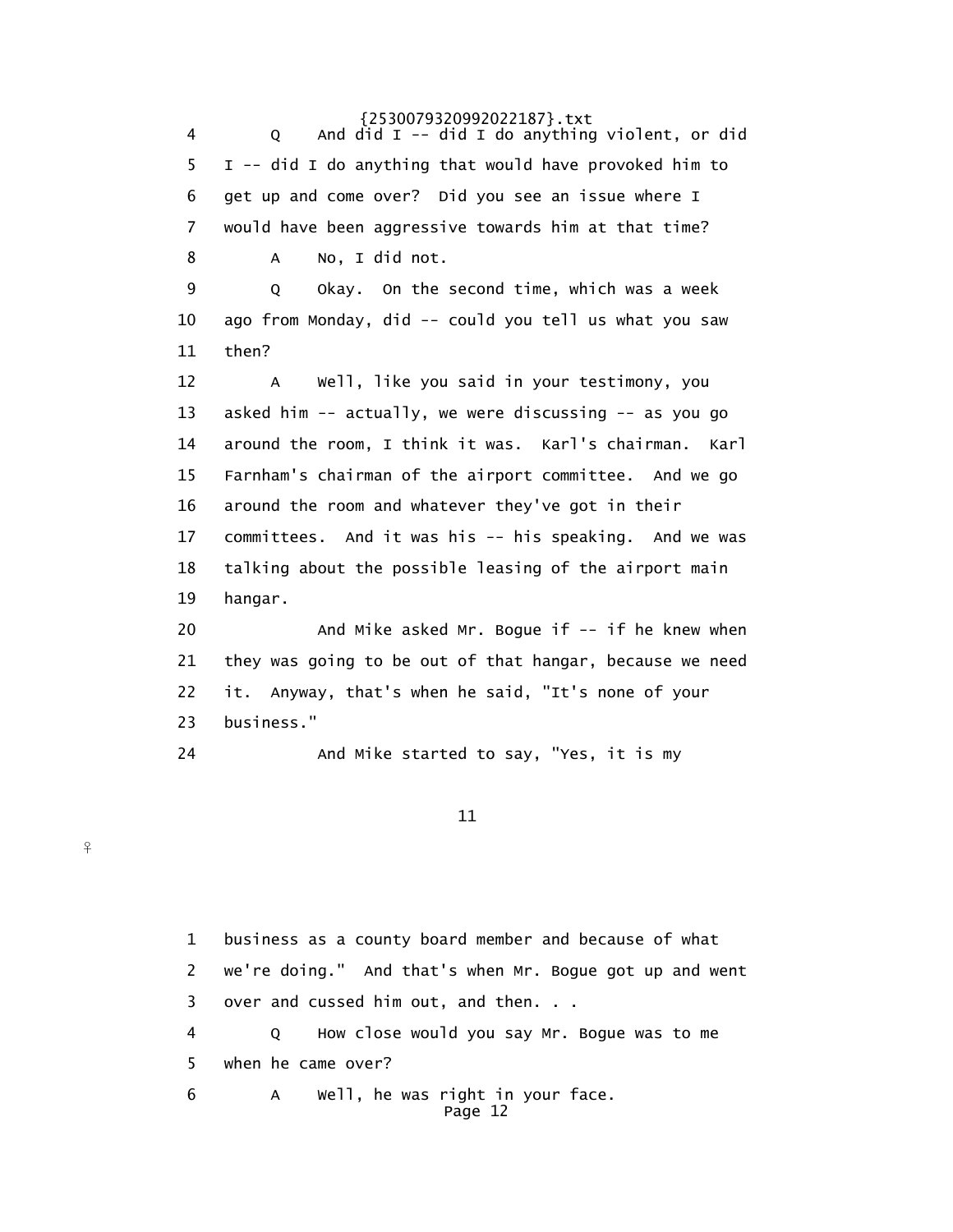| 7  | And did you -- did you at that time -- did you<br>Q          |
|----|--------------------------------------------------------------|
| 8  | think that I was going to be $-$ was I in danger of          |
| 9  | receiving a battery, or was I in danger of --                |
| 10 | Truthfully, I didn't know what was going to<br>A             |
| 11 | happen. And after the other guy, John Kraft, got up and      |
| 12 | came over there, that's when I said, "Everybody needs to     |
| 13 | sit down and shut up, or I'm going to clear the room."       |
| 14 | And after that, they did do that. They set down.             |
| 15 | Did you -- did you see any more violence out<br>$\mathsf{O}$ |
| 16 | of Mr. Bogue after that, that I wasn't present to? Or        |
| 17 | did you see -- did you hear him say anything, or did you     |
| 18 | hear any threats or anything that he made after that?        |
| 19 | No, I didn't.<br>A                                           |
| 20 | okay.<br>Q                                                   |
| 21 | THE COURT: Is that all?                                      |
| 22 | MR. HELTSLEY: Yes, sir.                                      |
| 23 | THE COURT: Thank you. You may step down.                     |
| 24 | Next witness?                                                |
|    |                                                              |

12

 $\frac{9}{5}$ 

| $\mathbf{1}$ | MR. HELTSLEY: I call Karl Farnham, Jr.                  |
|--------------|---------------------------------------------------------|
| 2            | THE COURT: All right, Mr. Farnham, if you'll come       |
| 3            | forward and raise your right hand, sir.                 |
| 4            | (witness sworn)                                         |
| 5.           | KARL FARNHAM, JR.,                                      |
| 6            | called as a witness on behalf of petitioner, being duly |
| 7            | sworn, was examined and testified as follows:           |
| 8            | DIRECT EXAMINATION                                      |
|              |                                                         |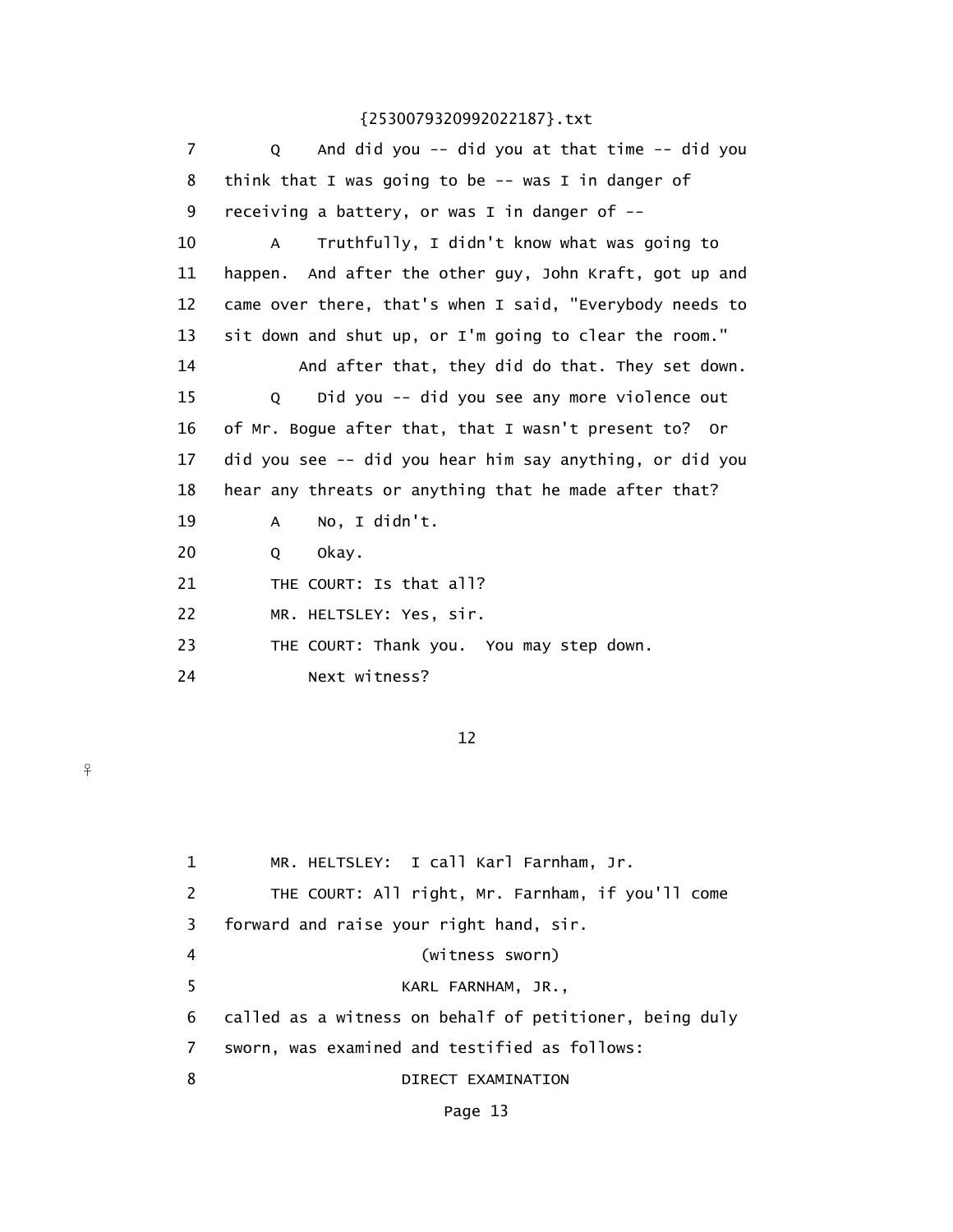| 9  |               | {2530079320992022187}.txt<br>BY MR. HELTSLEY: |
|----|---------------|-----------------------------------------------|
| 10 | Q             | Mr. Farnham, you are a member of the Edgar    |
| 11 | County Board? |                                               |
| 12 | A             | Yes.                                          |
| 13 | Q             | How many years?                               |
| 14 | A             | How many years on the Edgar County Board?     |
| 15 | Q             | Yes.                                          |
| 16 | A             | Three, I believe.                             |
| 17 | Q             | And how many years were you sheriff of this   |
| 18 | county?       |                                               |
| 19 | A             | Twelve years.                                 |
| 20 | Q             | And how many years were you a deputy before   |
| 21 | that?         |                                               |
| 22 | A             | Thirteen, fourteen.                           |
| 23 | Q             | Okay.                                         |
| 24 | A             | Twenty-six years of law enforcement.          |

13

 $\frac{9}{5}$ 

 1 Q And where were you sitting -- or let me 2 rephrase that. 3 Do you recall around in November -- I'm 4 just -- I'm pretty sure it was in the month of November 5 when -- the first incident we discussed, where Mr. Bogue 6 was present, and he and I had a disagreement? 7 A I vaguely remember it. I don't remember a lot 8 of the details. I just remember something about the 9 finger pointing. 10 Q Okay. And do you remember seeing him get up 11 out of his chair and approach me? Page 14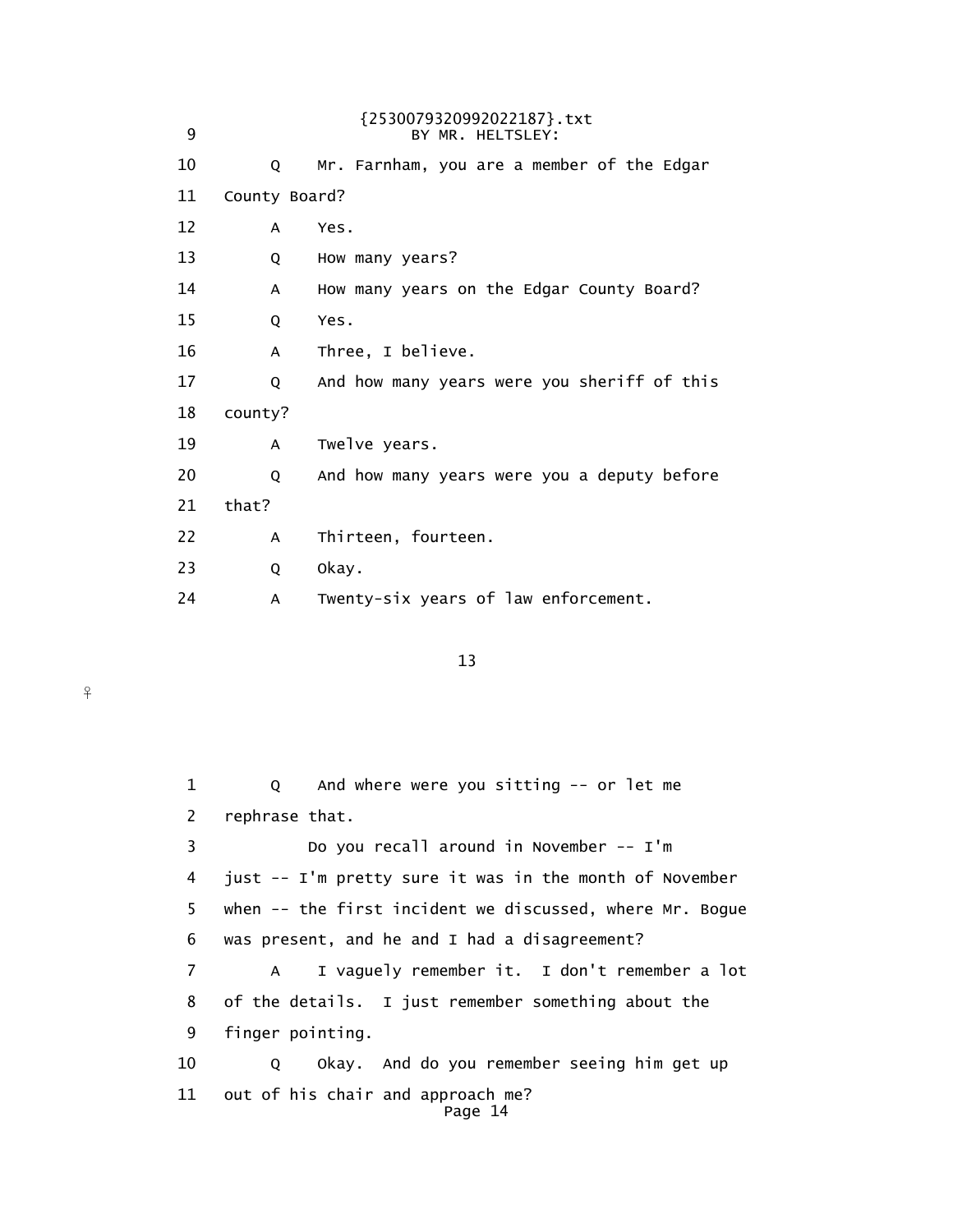12 A Yes.

 $\frac{9}{1}$ 

13 Q Okay.

 14 A I'm not sure how far he came, but he did stand 15 up and make maybe a step or two, at the most. And you 16 were probably 15 feet apart, to begin with. He was -- 17 where you sit, where he was sitting, was approximately 18 15. He might have took a step or two, but that's about 19 it.

20 Q Okay. Then the second incident that happened 21 on the Monday here a week ago, do you remember -- where 22 were you sitting there?

 23 A I was sitting directly across the conference 24 table from you, at the end.

14

 1 Q And do you recall what sparked that incident? 2 I mean in not exact words, but just basically what 3 happened? 4 A We'd been talking for probably five minutes 5 about airport issues. And I'd asked you several 6 questions, and you were providing information to the 7 whole board. And then towards the end of the 8 conversation, you turned towards Mr. Bogue, who was 9 setting kind of behind you and down to the other end of 10 the room. 11 And you asked him -- very politely, I thought, 12 respectful -- "Mr. Bogue, when do you anticipate that 13 you will be out of the main hangar with the airplanes?"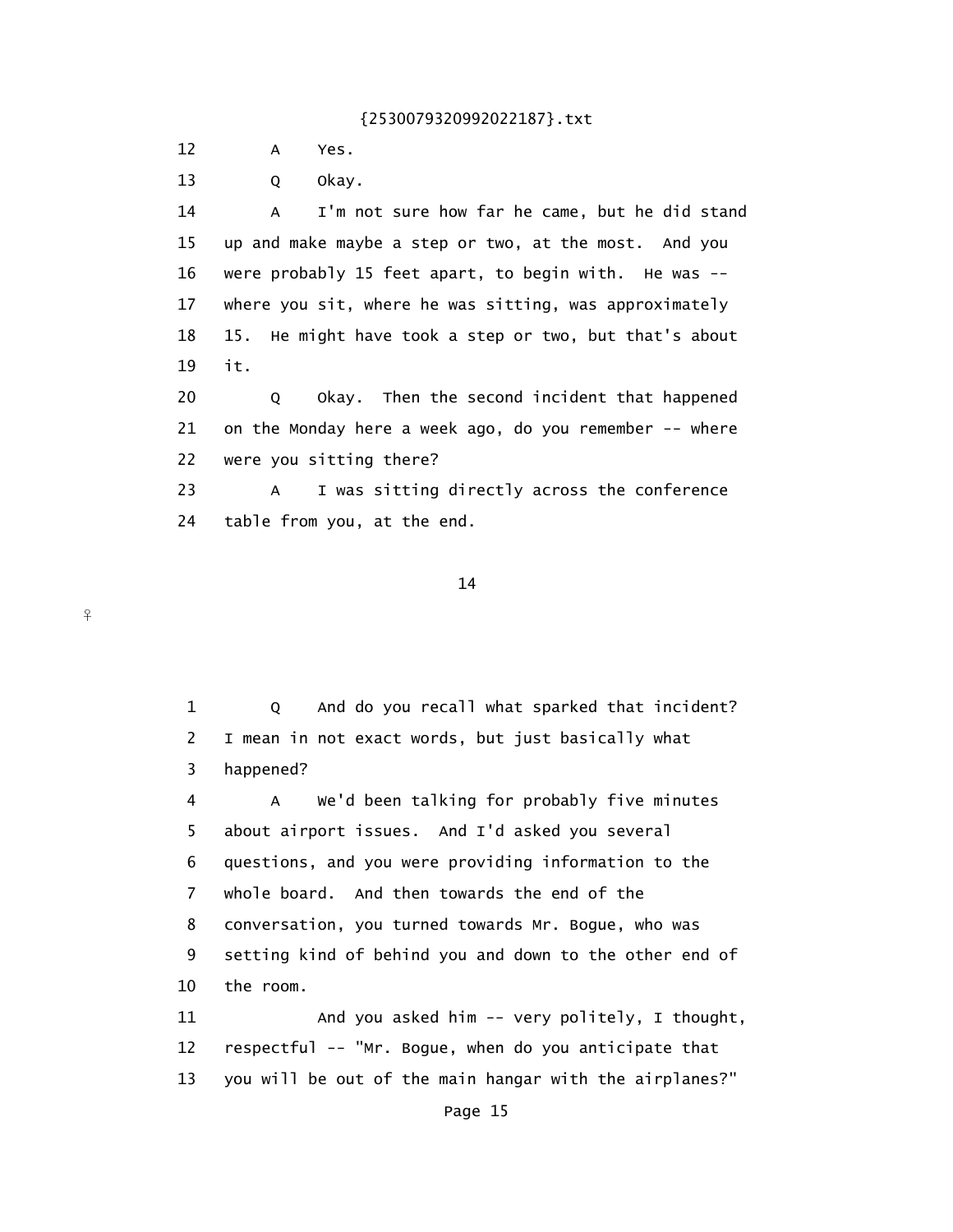{2530079320992022187}.txt 14 And he said, "It's none of your business." He 15 stood up. 16 And you said, "I think it is my business." 17 And then he started walking towards you. And 18 he came -- well, right up to where you were sitting and 19 bent down and probably was within six inches of your 20 face and made several comments, said several unnecessary 21 words, expletives. And then he kind of backed off and 22 stood there. 23 And, you know, you told him to go back and sit 24 down. And he basically said, "I didn't have to." And

15

 $\frac{9}{5}$ 

 1 there was another conversation or two. I don't remember 2 the exact details of the conversation. 3 But then Mr. Kraft stood up and said, you 4 know, he didn't -- 'cause something was said, 'cause he 5 was saying cuss words. And you told him that wasn't 6 appropriate. And Mr. Kraft, I think, he begged to 7 differ, that he thought it was okay. 8 And at some point -- well, I'll back up just a 9 second. As Mr. Bogue was coming towards you, 10 Mr. Bruner, who is another county board member, was 11 there. And he kind of tried to hold Rob back, as Rob 12 approached you. He was still setting. He tried to hold 13 him back. But he continued on within six inches of your 14 face. 15 And then eventually the conversation stopped 16 between you and him. And Mr. Kraft grabbed Rob and Page 16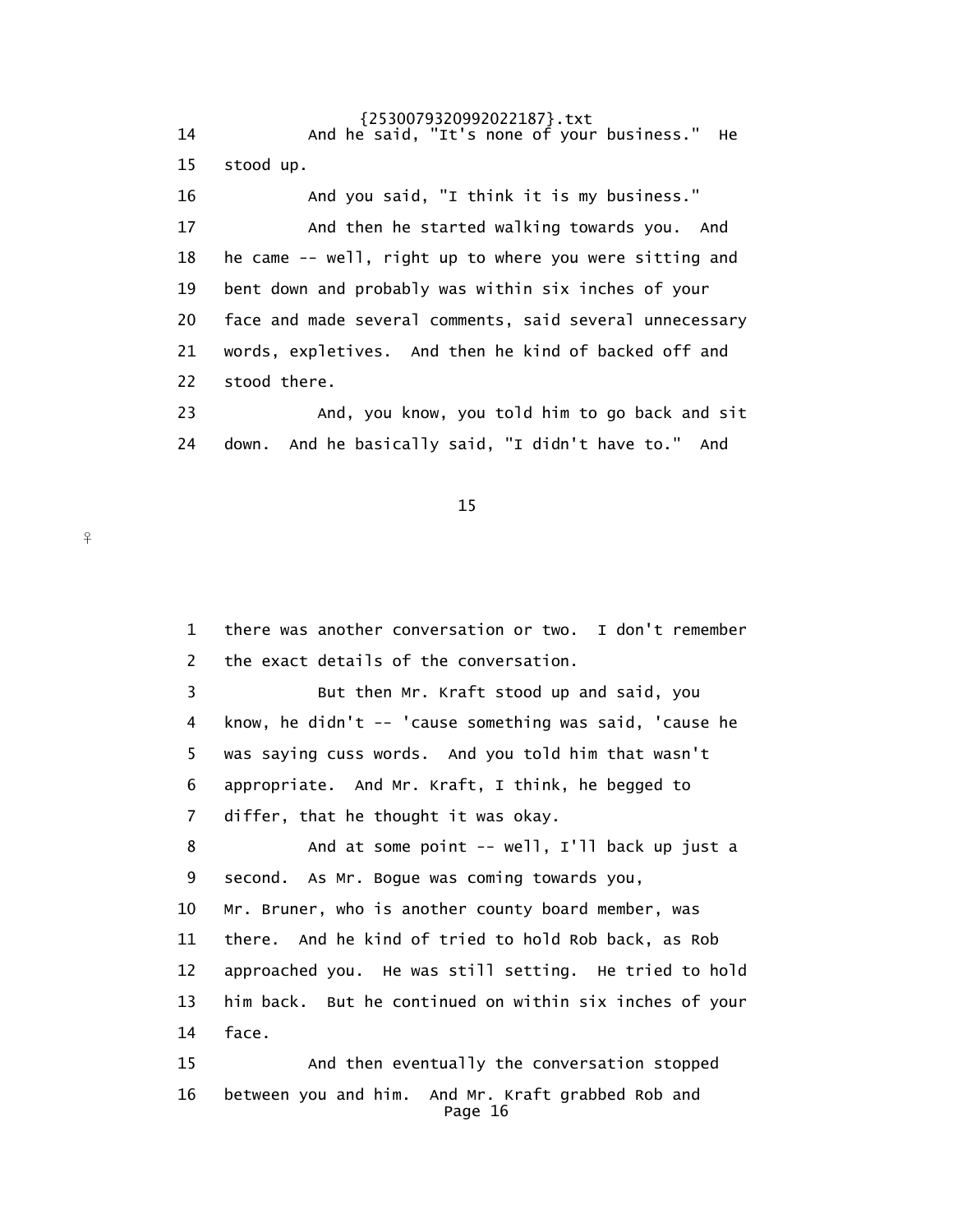17 said, "Come on. Come back here."

 $\frac{9}{1}$ 

 18 And he said he wasn't going to sit down 'cause 19 there's no law that says that he has -- can't stand up 20 during the meeting.

21 And then that's when Mr. Jenness, the county 22 board chairman, stated that, you know, that was enough; 23 if he had to, he was going to clear the room. And then 24 finally at that point Mr. Bogue sat down.

16

 1 Q Okay. Do you -- do you think Mr. Bogue 2 would -- could do -- or would be in a position or would 3 do violence to me, if he could? Is there a -- do you 4 feel like he's a -- could. . .

 5 A You know, I don't know what he's thinking. I 6 just know this has been an ongoing controversy with the 7 Bogues and the county board over the airport situation 8 for some time, close to a year. I've seen, over the 9 last several months, Rob's reaction to the situation and 10 the county board escalating.

 11 I've always been able to have conversation with 12 Rob, and, you know, I'm a good listener. And -- but I 13 know this -- earlier this winter, me and him had a 14 conversation out in front of the county board -- or 15 county highway office. And, you know, I guess he'd been 16 complaining about our airport manager.

17 And I told him out front, I said, "Give us 18 something in writing."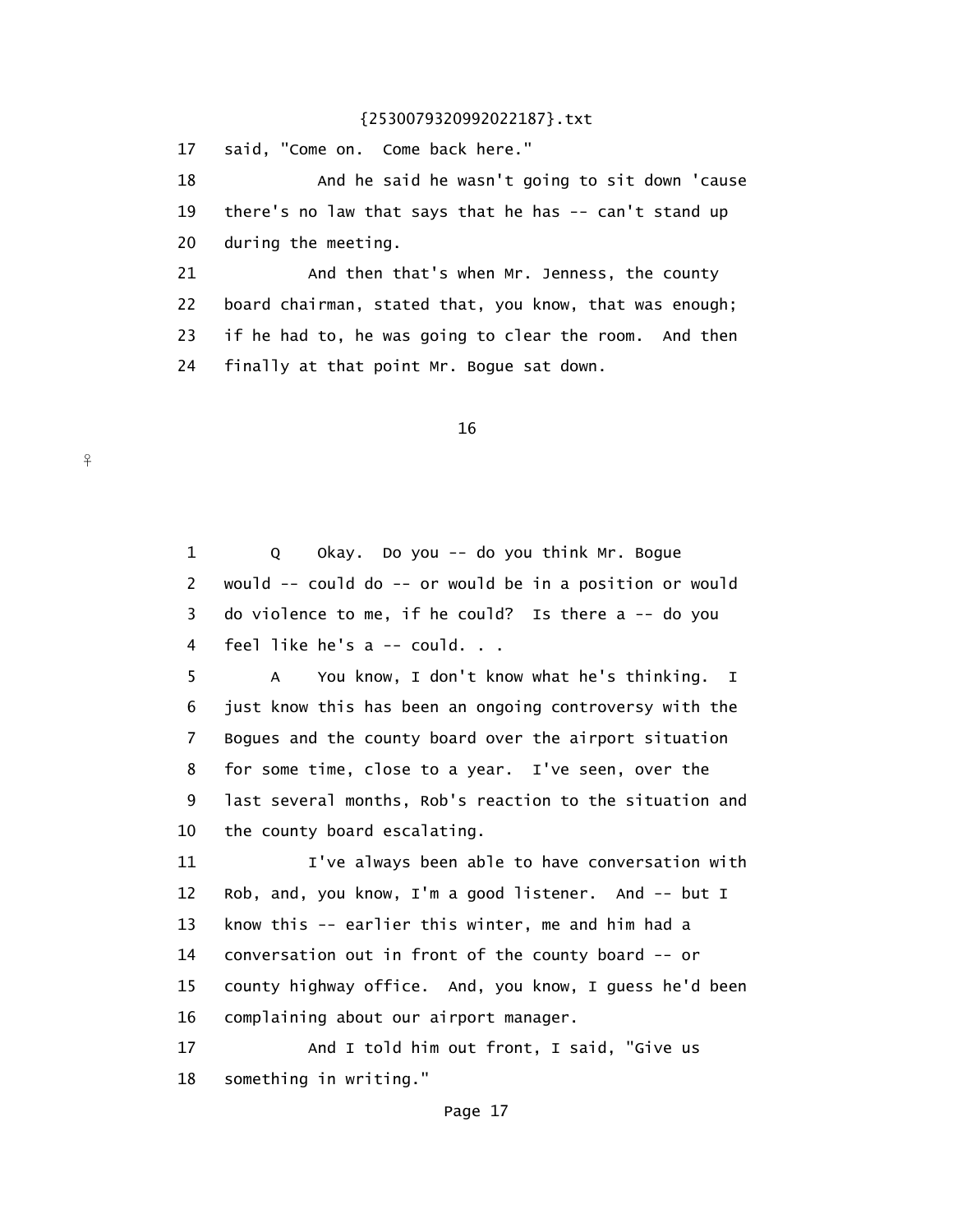19 And he just come unglued. Just, boom, instant 20 anger and got very emotional and finally said, "I can't 21 handle any more." He went, got in his car, spun rocks, 22 and took off out of the road, and off he went. 23 So I've seen an escalation of his emotions 24 over recent times, the last several months. And, you

17

 $\frac{9}{5}$ 

 1 know, whether he's going to do anything violent, you 2 know, I can't predict what he might do. But I've seen 3 an escalation in his reactions to a lot of these 4 different things. 5 Q Right. In all your years of law enforcement, 6 you wouldn't take this idly. You'd be concerned? 7 A I'm concerned -- 8 Q Right. 9 A -- that someone's going to -- could possibly 10 get hurt. 11 Q Okay. Well, I think that's all the questions 12 I have for you. 13 THE COURT: You may step down, sir. Thank you. 14 Anybody else, sir? 15 MR. HELTSLEY: I'd like to call my wife to the 16 stand. 17 THE COURT: All right. Ms. Heltsley, if you'll raise 18 your right hand. 19 (witness sworn) 20 DEBRA HELTSLEY, 21 called as a witness on behalf of petitioner, being duly Page 18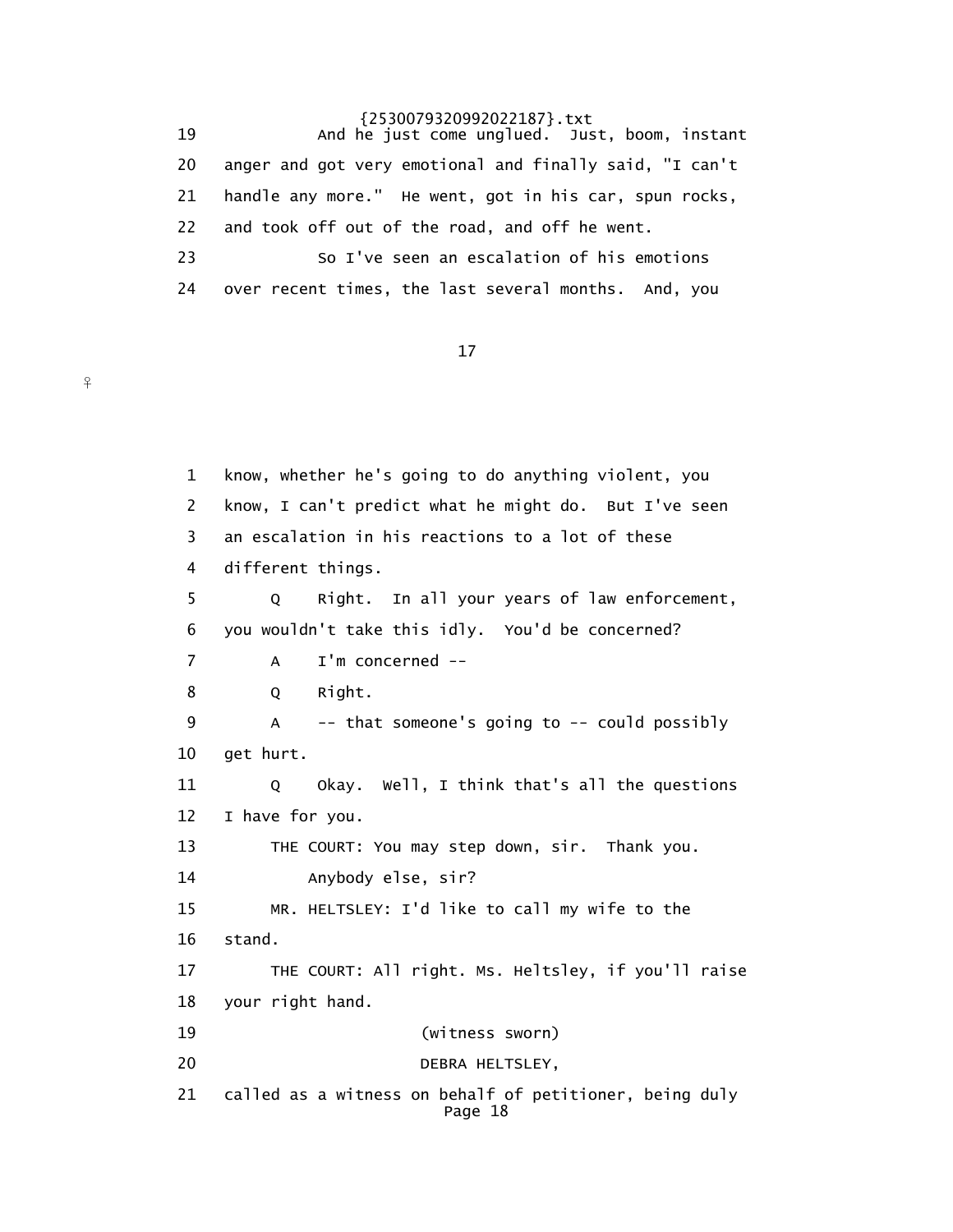|     | 22 sworn, was examined and testified as follows: |
|-----|--------------------------------------------------|
| -23 | DIRECT EXAMINATION                               |
| 24  | BY MR. HELTSLEY:                                 |

 $\frac{9}{4}$ 

18

 1 Q Immediately after, on that Monday -- let me 2 back up. Where do you work at? 3 A At Horace Link Furniture. 4 Q And that's a store that's just down the street 5 from the courthouse. 6 A Yes. 7 Q Okay. Do you remember the day in question, 8 that Monday, I called you and talked to you about Rob, 9 and I said we'd had an altercation? 10 A Yes. 11 Q And then did Mr. Bogue come into the store 12 where you work? 13 A Yes, that afternoon. 14 Q And can you tell me, did you think it was 15 strange, or did you think it was -- did you -- what was 16 your. . . 17 A It scared me when he walked in the door, 18 because he never comes to the store. 19 THE COURT: What store is this? 20 WITNESS: Horace Link Furniture. 21 THE COURT: A public place? 22 WITNESS: Yes. Yes. 23 THE COURT: All right.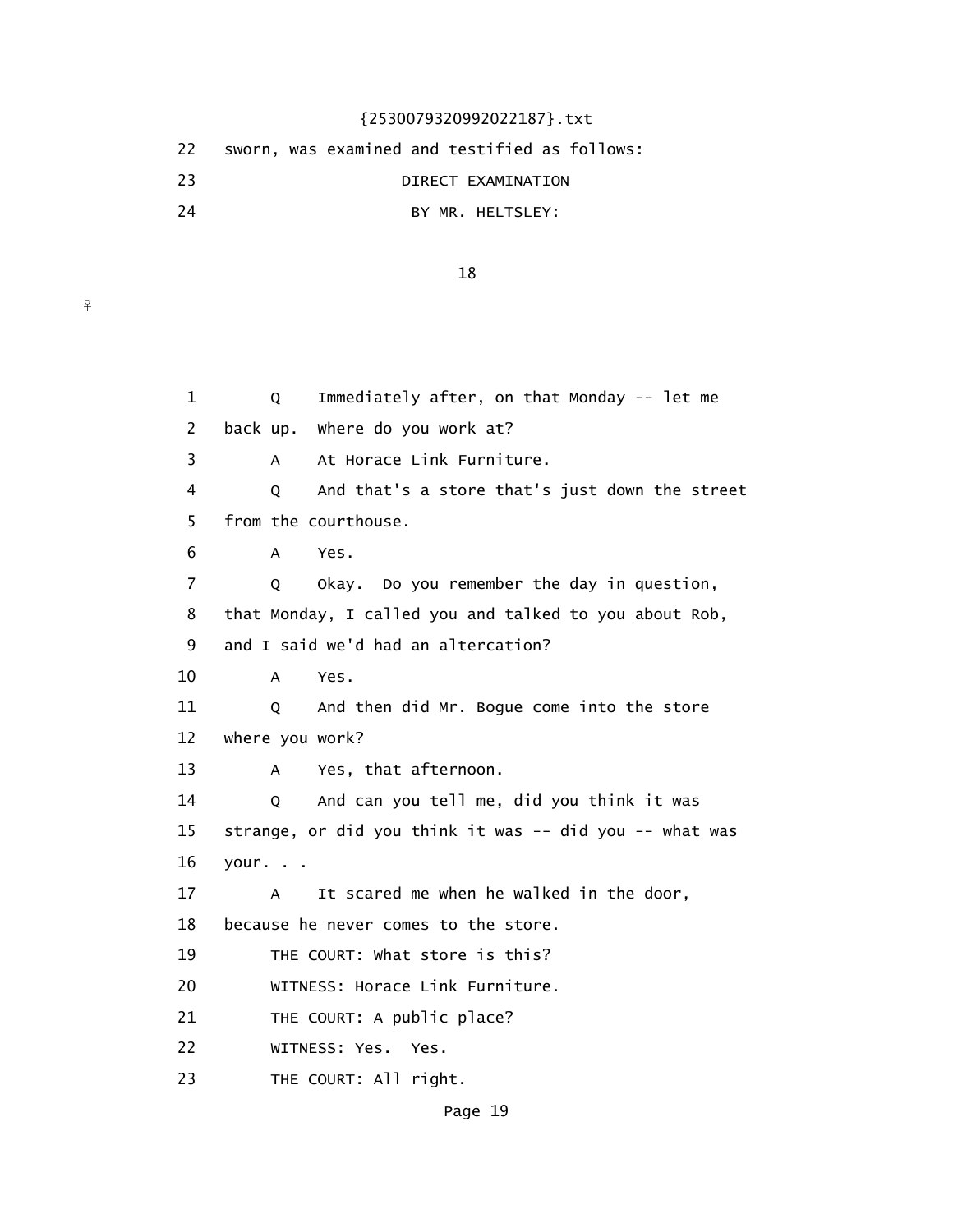$\frac{9}{1}$ 

## {2530079320992022187}.txt 24 A But especially after hearing Michael's story

19

 1 and he come walking in. It did startle me. 2 Q And what did he say to you? 3 A He walked -- I was the only one in the store 4 at the time, 'cause everybody was out to lunch. So I 5 stood by my desk, and he walked up to me and he goes, 6 "Do you know who I am?" 7 And I said, "Yes, I do." 8 Q And you knew -- your relationship -- you went 9 to high school with his wife? 10 A Wife, uh-huh. 11 Q And you knew Rob on sight. 12 A Yes. 13 Q Okay. Then what happened? 14 A So he goes, "Okay" after he asked me if I knew 15 him and I said, "Yes, I do." And he goes -- he kind of 16 snickered to himself, and he goes, "Well, I'm passing 17 these out about the airplane, the \$10,000 reward." And 18 he goes, "Do you have a problem with me putting this in 19 the window?" 20 And I go, "No, I don't have a problem. No, 21 none at all." 22 "Okay. I just wanted to make sure you didn't 23 have a problem with me putting this in the window." 24 And I go, "We don't have a problem."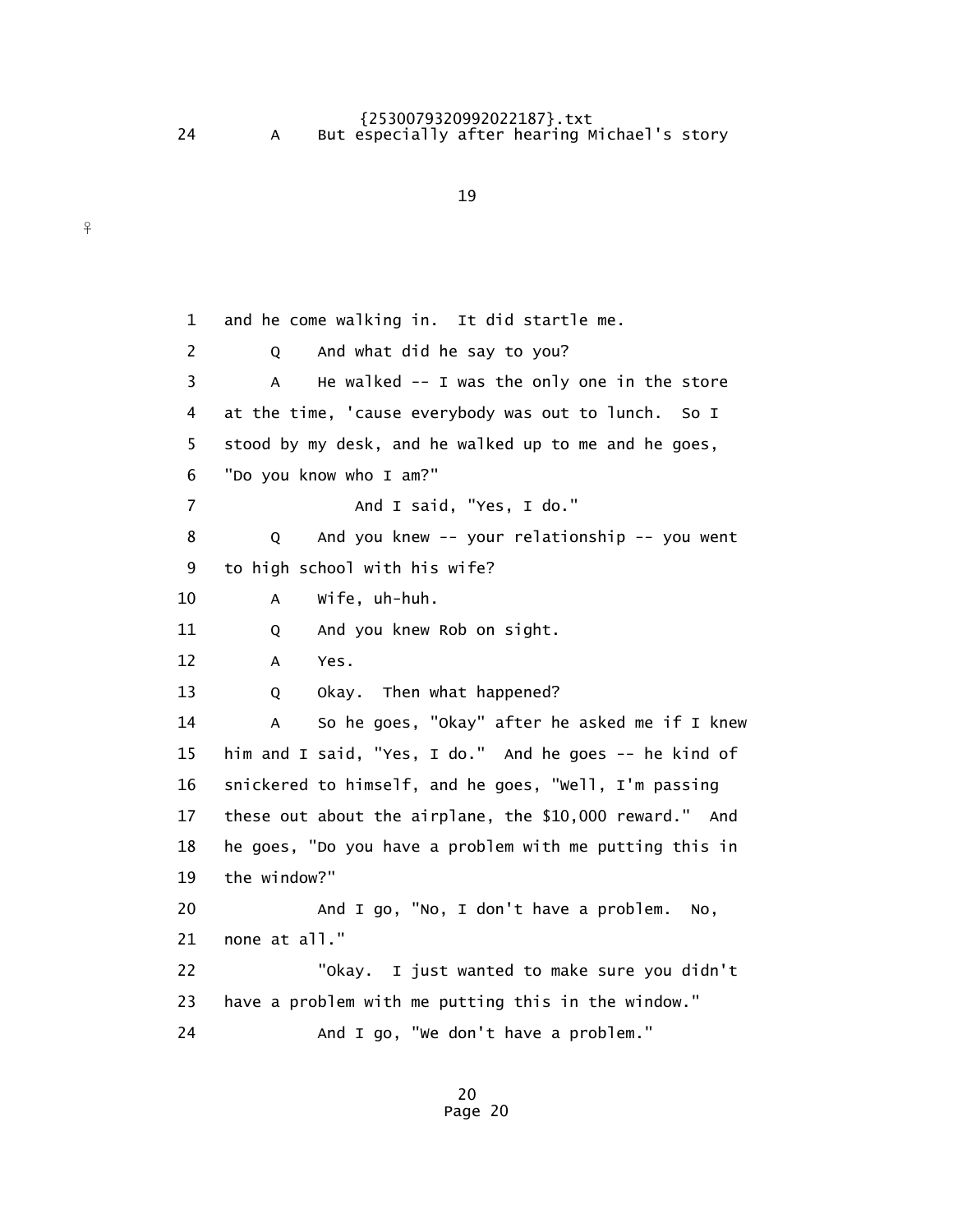1 And he left it with me. 2 Q Did he say anything else to you before he 3 left? 4 A He turned around and looked at me, and he 5 goes, "You look mighty fine today" -- which I just kind 6 of turned around and walked back to my desk. I didn't 7 know what to say. 8 Q Okay. So do you feel, at this time, from that 9 experience and from other experiences I've shared with 10 you, that Mr. Bogue might be a threat to me or to you? 11 A I'm afraid of him for you or any of the other 12 board members. 13 Q Okay. Thank you very much. 14 THE COURT: Thank you, ma'am. 15 Anybody else, sir? 16 MR. HELTSLEY: No. 17 Do I have a chance to bring any other facts to 18 light, or have I already had my shot? 19 THE COURT: Well, you testified about the two 20 episodes. Did you forget something you wished to 21 indicate to the Court? 22 MR. HELTSLEY: Well, yes, I would. And I don't know 23 quite how to handle it, because there might be a 24 conflict of interest. But the state's attorney was

21

 $\frac{9}{5}$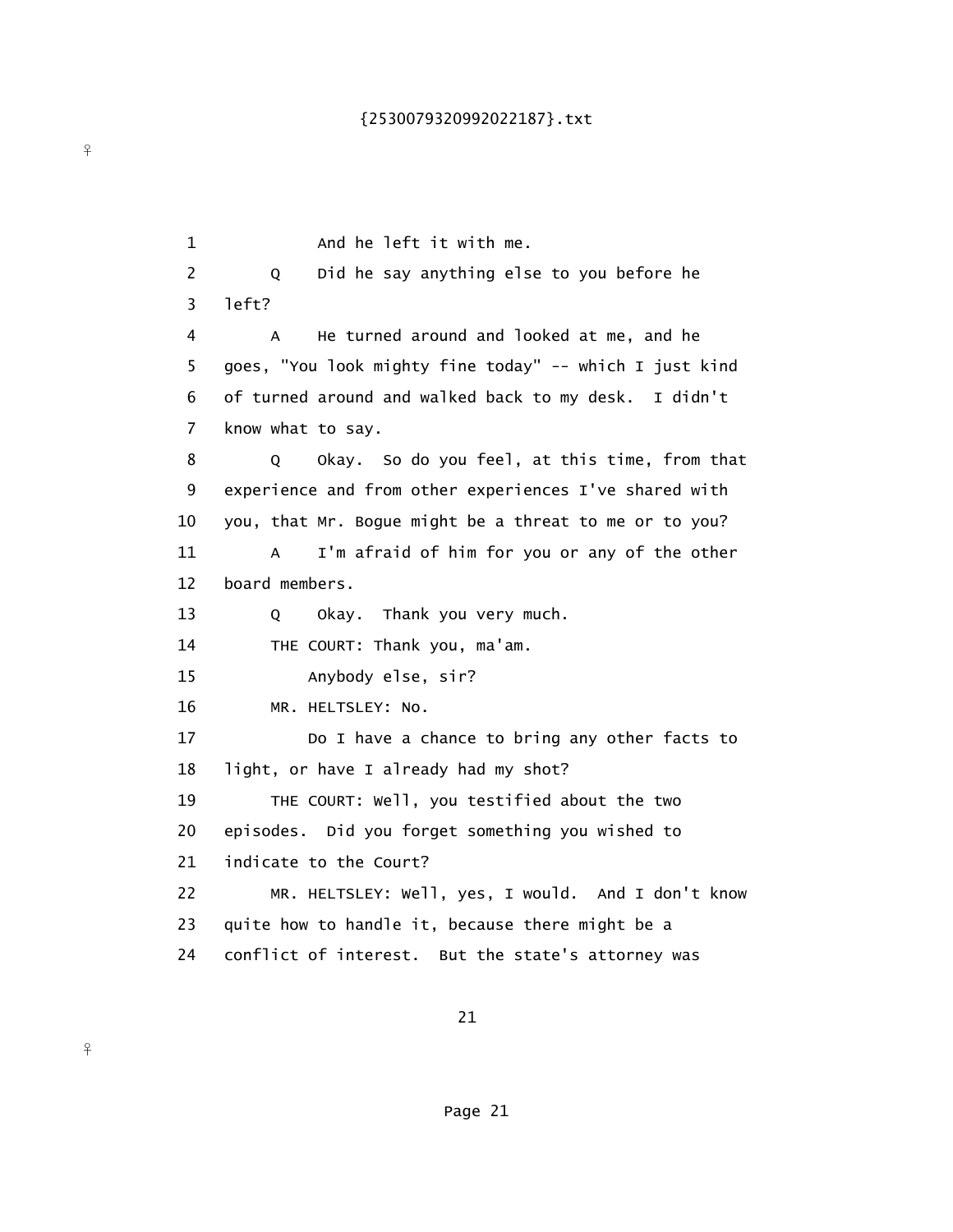1 accosted by this gentleman at an earlier meeting. 2 THE COURT: Well, I'm not here to hear anything 3 about the state's attorney. I'm here to hear your case. 4 MR. HELTSLEY: Okay. 5 THE COURT: If it pertains to those two episodes, 6 I'll hear it. If it doesn't pertain to those two 7 episodes, it's maybe better for another day. If you 8 have any more about those two episodes, I'll be happy to 9 hear it. 10 MR. HELTSLEY: I don't think so, Your Honor. 11 THE COURT: I'm going to take about a 15-minute 12 break. I'm going to make a quick call to my office, let 13 them know I won't be back before they close. About 3:15 14 I think I'll have everything accomplished that I need to 15 here. 16 MR. HELTSLEY: Do the witnesses need to stay? 17 THE COURT: The witnesses may stay if they wish. If 18 they have other things they want to do and want to move 19 on, they may. 20 MR. HELTSLEY: Okay. Thank you. 21 THE COURT: Be back about 3:15 then. 22 (recess from 2:54 to 3:09 p.m.) 23 THE COURT: All right. I had an opportunity to 24 consider the testimony I heard, and I had an opportunity

<u>22</u>

1 to reexamine some of the statutes that I needed to

 2 examine in connection with this particular case. Page 22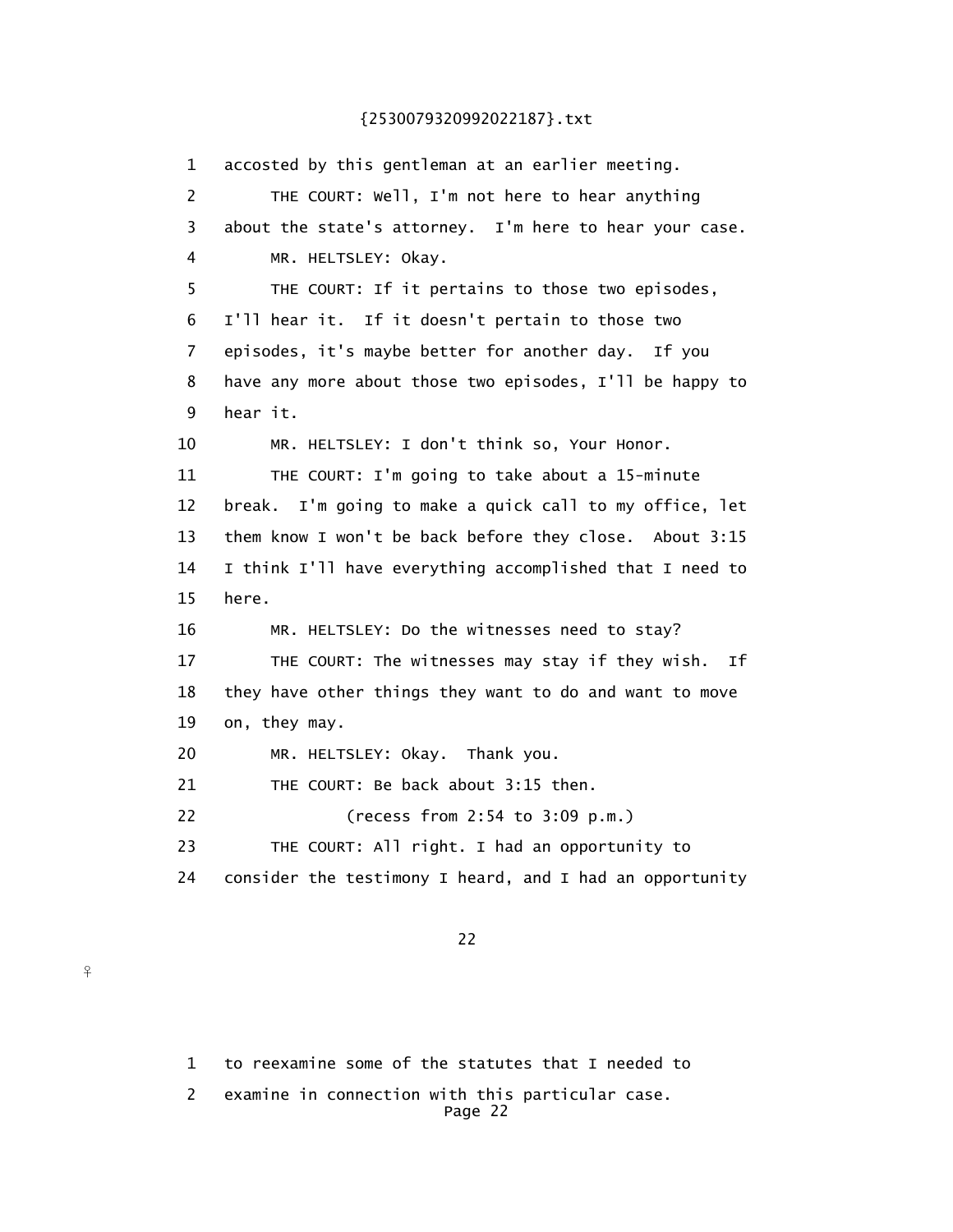3 Now, the authority to issue a stalking/no-contact 4 order is found in 740 ILCS 21-1. The definition of 5 stalking is relatively narrow. Stalking refers to a 6 course of conduct, not a single act. Generally the 7 conduct refers to one conducting surveillance of another 8 person. That's what we customarily see in connection 9 with a stalking case -- appearing at one's home; 10 appearing at one's business; appearing at one's work, at 11 one's school; making unwanted telephone calls, unwanted 12 texts, unwanted e-mails.

 13 Generally, when you see a stalking case, you see 14 the following language. You see someone monitoring 15 someone else over a period of time -- not a single act, 16 but a course of conduct; observing as a distance, 17 surveilling, interfering with one's property, appearing 18 without invite at one's property. So generally the 19 language you'll see in stalking cases are the following: 20 appearing, approaching, entering, interfering. 21 Here we have a respondent who would appear to be 22 where he had a right to be, at a public meeting. 23 Stalking does not include an exercise of free speech, 24 however unwelcome that speech might be. The conduct

## 23

 $\frac{9}{1}$ 

 1 described today does not fit the definition of stalking. 2 Now, what the conduct may fit, of course, is 3 disorderly conduct. It may fit assault, the 4 apprehension of receiving a battery. These are matters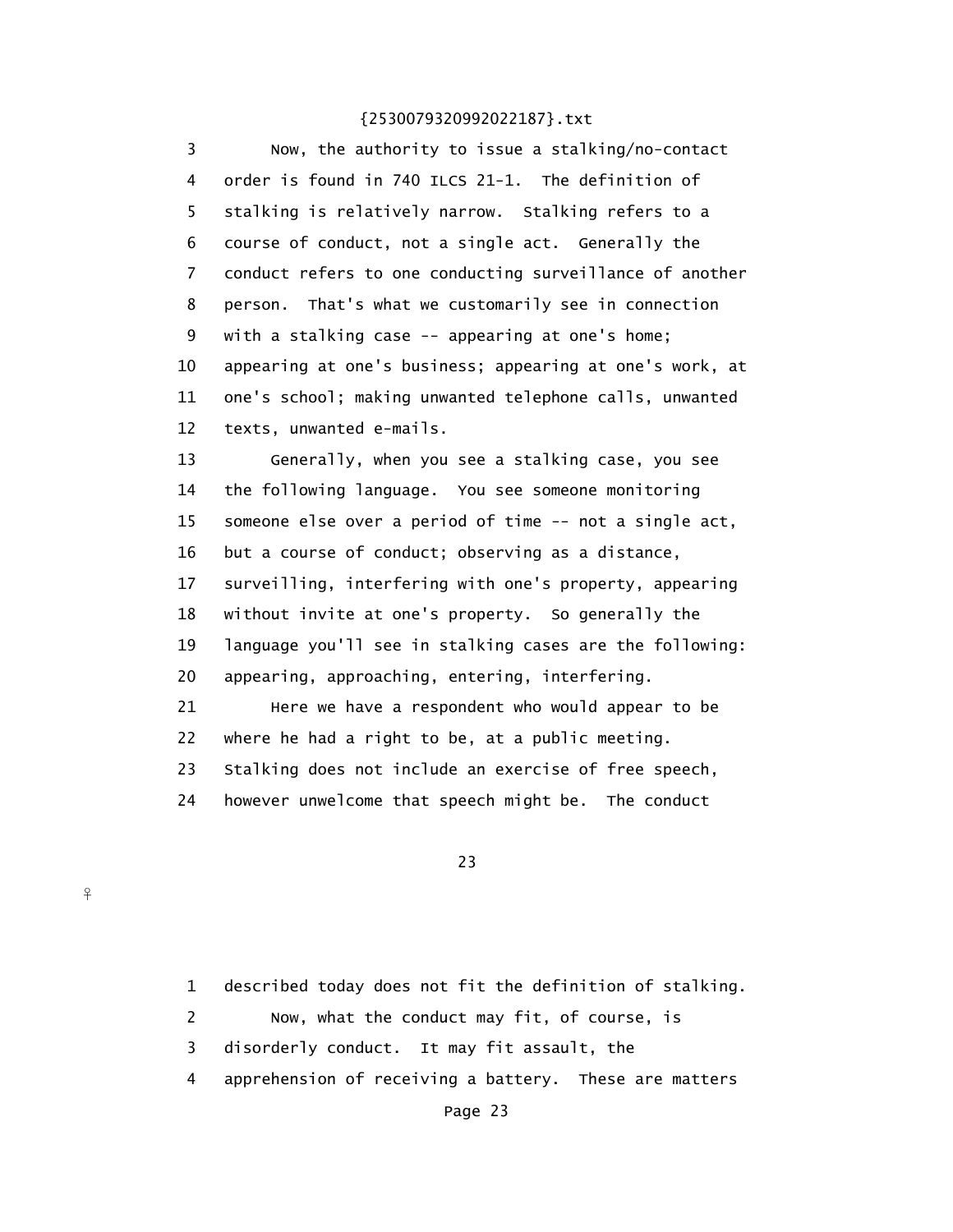5 to be addressed by law enforcement. So after these 6 episodes, conceivably one could make a complaint to the 7 proper law enforcement authorities and allege that there 8 was action constituting disorderly conduct or an 9 assault. 10 And, of course, if law enforcement wishes to 11 proceed further, they could take all the statements they 12 obtained at the meetings. And if they believed that a 13 crime was committed, they would be able to address that 14 with the state's attorney of the county where that 15 occurred. 16 So my decision is that the stalking/no-contact 17 order is not the proper vehicle to address the matters I 18 heard today. There are other vehicles available, and I 19 think I addressed those. But this does not fit the 20 definition of stalking under 740 ILCS 21-10. 21 All right. Any questions, sir? 22 MR. HELTSLEY: No, sir. 23 THE COURT: All right. Thank you, sir. 24 (Court adjourned at 3:13 p.m.)

<u>24</u>

 $\frac{9}{5}$ 

 1 IN THE CIRCUIT COURT OF THE FIFTH JUDICIAL CIRCUIT 2 EDGAR COUNTY PARIS, ILLINOIS 3 4  $5<sub>5</sub>$  6 I, Barbara Cash, CSR, RDR, Official Court 7 Reporter, do hereby certify that the foregoing is a true Page 24